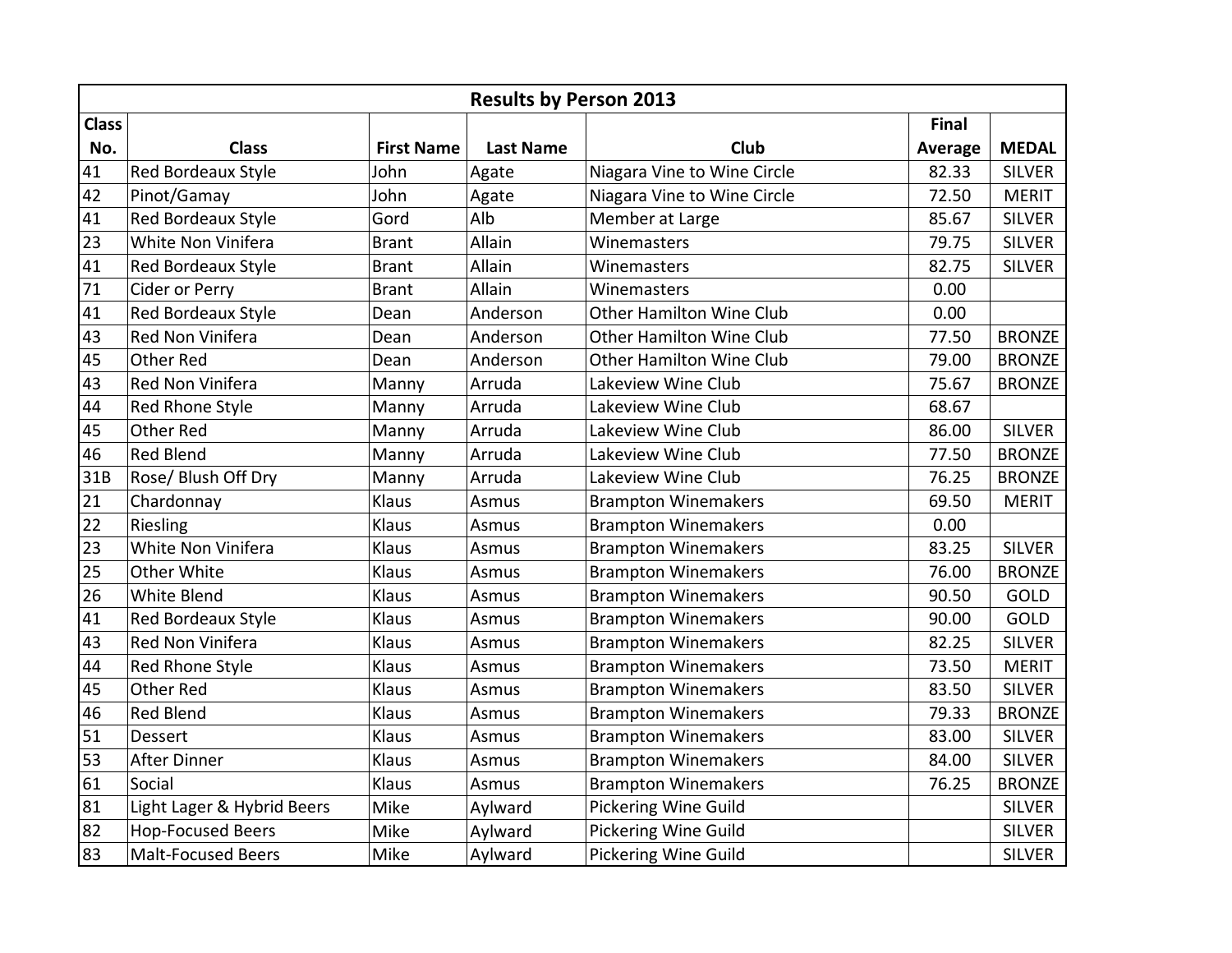| 84  | Roasted & Smoked Beers       | Mike         | Aylward        | <b>Pickering Wine Guild</b>          |       | <b>SILVER</b> |
|-----|------------------------------|--------------|----------------|--------------------------------------|-------|---------------|
| 85  | Belgian & Wheat Beers        | Mike         | Aylward        | <b>Pickering Wine Guild</b>          |       | <b>BRONZE</b> |
| 26  | White Blend                  | <b>Brian</b> | Aziz           | London Wine Pros                     | 80.50 | <b>SILVER</b> |
| 41  | Red Bordeaux Style           | <b>Brian</b> | Aziz           | London Wine Pros                     | 88.75 | <b>SILVER</b> |
| 42  | Pinot/Gamay                  | <b>Brian</b> | Aziz           | London Wine Pros                     | 82.50 | <b>SILVER</b> |
| 43  | Red Non Vinifera             | <b>Brian</b> | Aziz           | London Wine Pros                     | 75.25 | <b>BRONZE</b> |
| 44  | Red Rhone Style              | <b>Brian</b> | Aziz           | <b>London Wine Pros</b>              | 82.50 | <b>SILVER</b> |
| 46  | <b>Red Blend</b>             | <b>Brian</b> | Aziz           | <b>London Wine Pros</b>              | 91.50 | GOLD          |
| 51  | Dessert                      | <b>Brian</b> | Aziz           | London Wine Pros                     | 76.00 | <b>BRONZE</b> |
| 52  | <b>Icewine Style</b>         | <b>Brian</b> | Aziz           | London Wine Pros                     | 83.75 | <b>SILVER</b> |
| 61  | Social                       | <b>Brian</b> | Aziz           | <b>London Wine Pros</b>              | 72.00 | <b>MERIT</b>  |
| 64  | <b>Sparkling Wine</b>        | <b>Brian</b> | Aziz           | <b>London Wine Pros</b>              | 86.00 | <b>SILVER</b> |
| 21  | Chardonnay                   | Paul         | Bartel         | Niagara-on-the-Lake Amateur Vintners | 78.50 | <b>BRONZE</b> |
| 41  | Red Bordeaux Style           | Paul         | <b>Bartel</b>  | Niagara-on-the-Lake Amateur Vintners | 78.00 | <b>BRONZE</b> |
| 41  | Red Bordeaux Style           | <b>Bo</b>    | <b>Basler</b>  | Member at Large                      | 77.75 | <b>BRONZE</b> |
| 42  | Pinot/Gamay                  | Bo           | <b>Basler</b>  | Member at Large                      | 81.00 | <b>SILVER</b> |
| 64  | Sparkling Wine               | Bo           | <b>Basler</b>  | Member at Large                      | 90.00 | GOLD          |
| 44  | Red Rhone Style              | <b>Steve</b> | <b>Baxter</b>  | <b>Burlington Winemakers</b>         | 83.50 | <b>SILVER</b> |
| 41  | Red Bordeaux Style           | <b>Dick</b>  | Beam           | St. Thomas Grapebusters Wine Club    | 90.75 | GOLD          |
| 52  | Icewine Style                | <b>Dick</b>  | Beam           | St. Thomas Grapebusters Wine Club    | 85.50 | <b>SILVER</b> |
| 53  | After Dinner                 | <b>Dick</b>  | Beam           | St. Thomas Grapebusters Wine Club    | 90.25 | GOLD          |
| 11  | Aperitif - Dry to Med Sherry | Dave         | <b>Beattie</b> | The Cambridge Club                   | 90.50 | GOLD          |
| 22  | Riesling                     | Dave         | <b>Beattie</b> | The Cambridge Club                   | 82.25 | <b>SILVER</b> |
| 24  | Gewurztraminer               | Dave         | <b>Beattie</b> | The Cambridge Club                   | 78.33 | <b>BRONZE</b> |
| 26  | White Blend                  | Dave         | <b>Beattie</b> | The Cambridge Club                   | 79.00 | <b>BRONZE</b> |
| 41  | Red Bordeaux Style           | Dave         | <b>Beattie</b> | The Cambridge Club                   | 84.67 | <b>SILVER</b> |
| 44  | Red Rhone Style              | Dave         | <b>Beattie</b> | The Cambridge Club                   | 78.25 | <b>BRONZE</b> |
| 45  | <b>Other Red</b>             | Dave         | <b>Beattie</b> | The Cambridge Club                   | 81.75 | <b>SILVER</b> |
| 46  | <b>Red Blend</b>             | Dave         | <b>Beattie</b> | The Cambridge Club                   | 84.00 | <b>SILVER</b> |
| 41  | Red Bordeaux Style           | Dave         | Bell           | <b>Aurora Wine Circle</b>            | 91.25 | GOLD          |
| 21  | Chardonnay                   | Peter        | Bennell        | Central Toronto Wine Guild           | 76.00 | <b>BRONZE</b> |
| 25  | Other White                  | Peter        | Bennell        | <b>Central Toronto Wine Guild</b>    | 75.75 | <b>BRONZE</b> |
| 31A | Rose/ Blush Dry              | Peter        | Bennell        | <b>Central Toronto Wine Guild</b>    | 73.25 | <b>MERIT</b>  |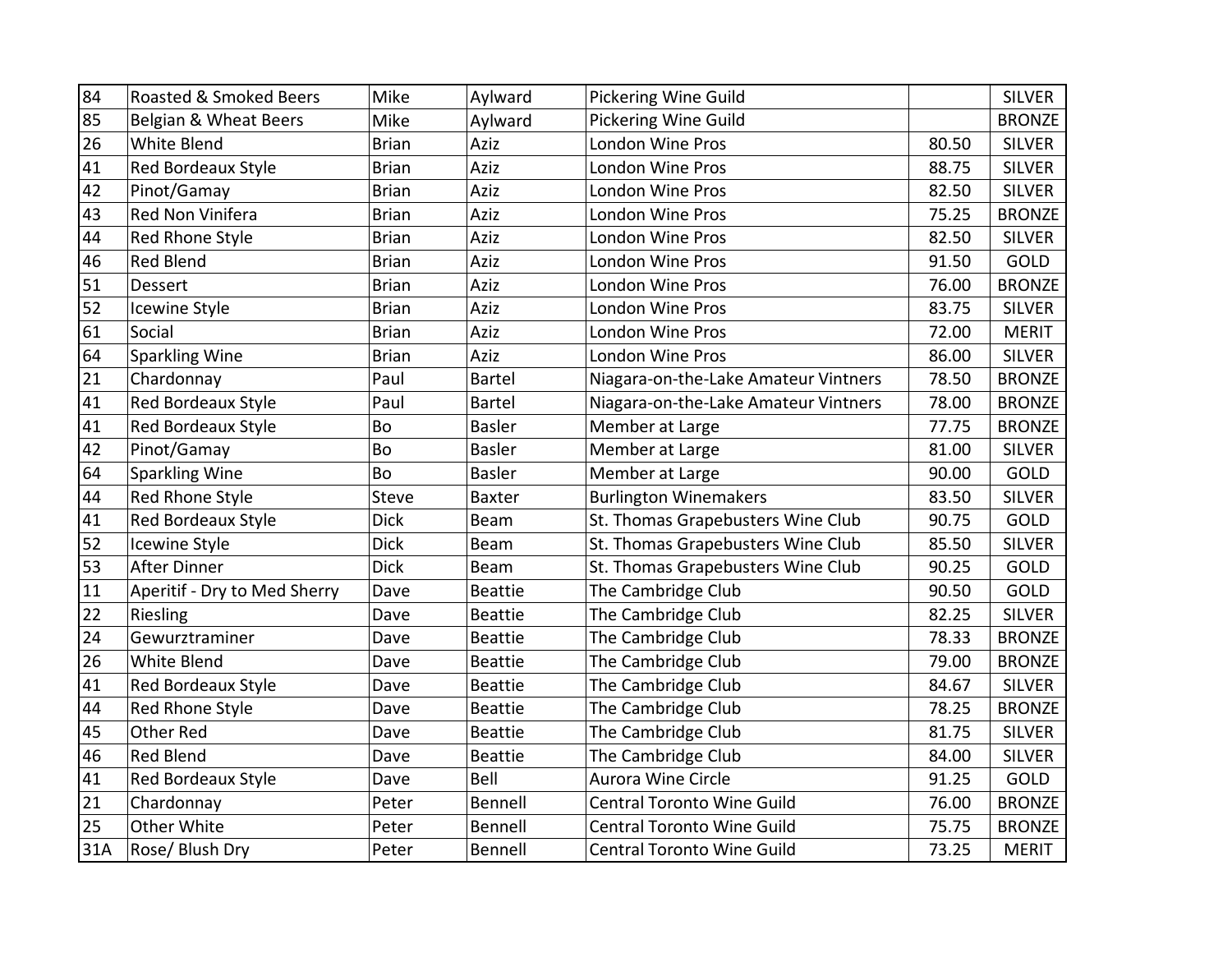| 25              | Other White               | George      | Bethune         | Niagara-on-the-Lake Amateur Vintners | 78.50 | <b>BRONZE</b> |
|-----------------|---------------------------|-------------|-----------------|--------------------------------------|-------|---------------|
| 41              | Red Bordeaux Style        | George      | Bethune         | Niagara-on-the-Lake Amateur Vintners | 82.00 | <b>SILVER</b> |
| 41              | Red Bordeaux Style        | Maurice     | Bettelli        | Lakeview Wine Club                   | 82.00 | <b>SILVER</b> |
| 42              | Pinot/Gamay               | Maurice     | <b>Bettelli</b> | Lakeview Wine Club                   | 77.75 | <b>BRONZE</b> |
| 45              | <b>Other Red</b>          | Maurice     | <b>Bettelli</b> | Lakeview Wine Club                   | 0.00  |               |
| 25              | Other White               | Sandra      | Boehler         | <b>Burlington Winemakers</b>         | 81.25 | <b>SILVER</b> |
| 41              | <b>Red Bordeaux Style</b> | Sandra      | Boehler         | <b>Burlington Winemakers</b>         | 83.25 | <b>SILVER</b> |
| 46              | <b>Red Blend</b>          | Sandra      | Boehler         | <b>Burlington Winemakers</b>         | 85.50 | <b>SILVER</b> |
| 31B             | Rose/ Blush Off Dry       | Sandra      | <b>Boehler</b>  | <b>Burlington Winemakers</b>         | 86.67 | <b>SILVER</b> |
| 25              | Other White               | Keith       | Bolton          | <b>Scarborough Wine Makers</b>       | 82.25 | <b>SILVER</b> |
| 41              | Red Bordeaux Style        | Rob         | <b>Boniface</b> | Lakeview Wine Club                   | 79.00 | <b>BRONZE</b> |
| 42              | Pinot/Gamay               | Rob         | <b>Boniface</b> | Lakeview Wine Club                   | 66.75 |               |
| 45              | <b>Other Red</b>          | Rob         | <b>Boniface</b> | Lakeview Wine Club                   | 0.00  |               |
| 24              | Gewurztraminer            | Don         | <b>Boucher</b>  | Scarborough Wine Makers              | 80.00 | <b>SILVER</b> |
| 26              | White Blend               | Don         | Boucher         | <b>Scarborough Wine Makers</b>       | 78.25 | <b>BRONZE</b> |
| 21              | Chardonnay                | Dave        | <b>Brown</b>    | The Corkscrew Society                | 89.25 | <b>SILVER</b> |
| 22              | Riesling                  | Dave        | <b>Brown</b>    | The Corkscrew Society                | 86.25 | <b>SILVER</b> |
| 24              | Gewurztraminer            | Dave        | Brown           | The Corkscrew Society                | 82.00 | <b>SILVER</b> |
| 25              | Other White               | Dave        | Brown           | The Corkscrew Society                | 90.25 | GOLD          |
| 26              | White Blend               | Dave        | <b>Brown</b>    | The Corkscrew Society                | 82.75 | <b>SILVER</b> |
| 61              | Social                    | Dave        | <b>Brown</b>    | The Corkscrew Society                | 85.00 | <b>SILVER</b> |
| 31 <sub>b</sub> | Rose/ Blush Off Dry       | Dave        | <b>Brown</b>    | The Corkscrew Society                | 81.00 | <b>SILVER</b> |
| 62              | <b>Country Table</b>      | Jimmy       | Brown           | <b>Grey T Fermenters</b>             | 76.00 | <b>BRONZE</b> |
| 25              | Other White               | Phil        | <b>Bunn</b>     | <b>Brampton Winemakers</b>           | 73.00 | <b>MERIT</b>  |
| 26              | White Blend               | Phil        | <b>Bunn</b>     | <b>Brampton Winemakers</b>           | 83.67 | <b>SILVER</b> |
| 41              | Red Bordeaux Style        | Phil        | <b>Bunn</b>     | <b>Brampton Winemakers</b>           | 85.50 | <b>SILVER</b> |
| 42              | Pinot/Gamay               | Phil        | Bunn            | <b>Brampton Winemakers</b>           | 86.00 | <b>SILVER</b> |
| 45              | Other Red                 | Phil        | <b>Bunn</b>     | <b>Brampton Winemakers</b>           | 88.75 | <b>SILVER</b> |
| 41              | Red Bordeaux Style        | <b>Rick</b> | Caldarone       | Vinbon Wine Club                     | 0.00  |               |
| 41              | <b>Red Bordeaux Style</b> | John        | Caldeira        | Lakeview Wine Club                   | 76.00 | <b>BRONZE</b> |
| 45              | Other Red                 | John        | Caldeira        | Lakeview Wine Club                   | 82.00 | <b>SILVER</b> |
| 31B             | Rose/ Blush Off Dry       | John        | Caldeira        | Lakeview Wine Club                   | 67.00 |               |
| 21              | Chardonnay                | Richard     | Caruso          | Prince Edward County Wine Club       | 75.00 | <b>BRONZE</b> |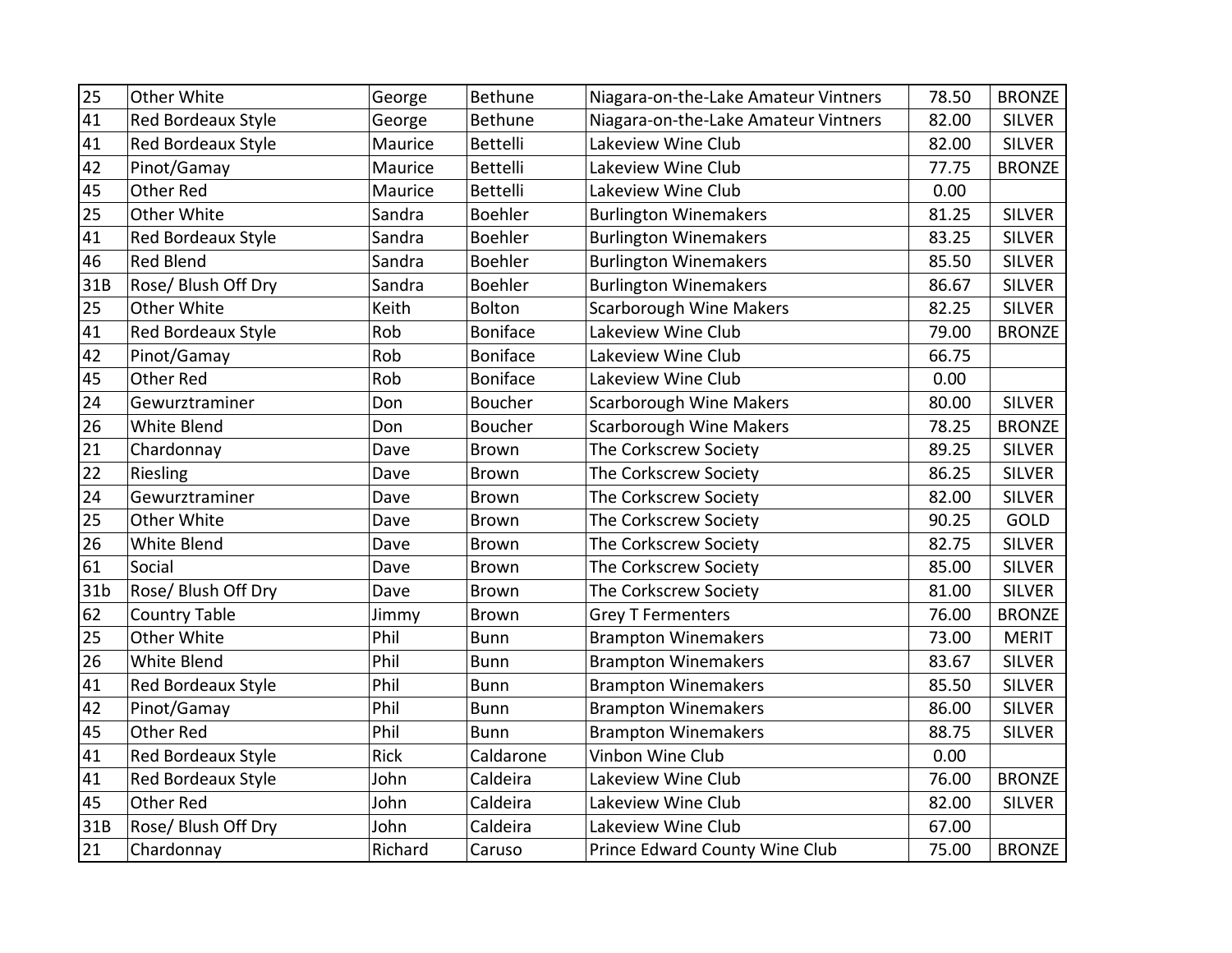| 45  | <b>Other Red</b>             | Richard     | Caruso     | Prince Edward County Wine Club       | 77.50 | <b>BRONZE</b> |
|-----|------------------------------|-------------|------------|--------------------------------------|-------|---------------|
| 24  | Gewurztraminer               | Jim         | Casey      | Wentworth West Zymologists           | 84.00 | <b>SILVER</b> |
| 26  | <b>White Blend</b>           | Jim         | Cave       | Paris Winemakers Wine Club           | 78.00 | <b>BRONZE</b> |
| 46  | <b>Red Blend</b>             | Jim         | Cave       | Paris Winemakers Wine Club           | 77.50 | <b>BRONZE</b> |
| 11  | Aperitif - Dry to Med Sherry | Mike        | Charlebois | <b>Bytown Vintners</b>               | 71.25 | <b>MERIT</b>  |
| 22  | Riesling                     | Mike        | Charlebois | <b>Bytown Vintners</b>               | 86.50 | <b>SILVER</b> |
| 24  | Gewurztraminer               | Mike        | Charlebois | <b>Bytown Vintners</b>               | 82.67 | <b>SILVER</b> |
| 41  | Red Bordeaux Style           | Mike        | Charlebois | <b>Bytown Vintners</b>               | 82.75 | <b>SILVER</b> |
| 42  | Pinot/Gamay                  | Mike        | Charlebois | <b>Bytown Vintners</b>               | 78.75 | <b>BRONZE</b> |
| 43  | Red Non Vinifera             | Mike        | Charlebois | <b>Bytown Vintners</b>               | 85.00 | <b>SILVER</b> |
| 44  | Red Rhone Style              | Mike        | Charlebois | <b>Bytown Vintners</b>               | 79.00 | <b>BRONZE</b> |
| 52  | Icewine Style                | Mike        | Charlebois | <b>Bytown Vintners</b>               | 90.50 | GOLD          |
| 53  | <b>After Dinner</b>          | Mike        | Charlebois | <b>Bytown Vintners</b>               | 80.75 | <b>SILVER</b> |
| 63  | <b>Country Social</b>        | Mike        | Charlebois | <b>Bytown Vintners</b>               | 88.00 | <b>SILVER</b> |
| 31B | Rose/ Blush Off Dry          | Mike        | Charlebois | <b>Bytown Vintners</b>               | 90.67 | GOLD          |
| 21  | Chardonnay                   | Bill        | Charnetski | Niagara-on-the-Lake Amateur Vintners | 83.50 | <b>SILVER</b> |
| 22  | Riesling                     | Bill        | Charnetski | Niagara-on-the-Lake Amateur Vintners | 81.00 | <b>SILVER</b> |
| 41  | <b>Red Bordeaux Style</b>    | John        | Ciardullo  | Lakeview Wine Club                   | 76.50 | <b>BRONZE</b> |
| 45  | <b>Other Red</b>             | John        | Ciardullo  | Lakeview Wine Club                   | 77.00 | <b>BRONZE</b> |
| 46  | Red Blend                    | John        | Ciardullo  | Lakeview Wine Club                   | 78.25 | <b>BRONZE</b> |
| 21  | Chardonnay                   | Gord        | Claridge   | St. Thomas Grapebusters Wine Club    | 70.75 | <b>MERIT</b>  |
| 25  | Other White                  | Gord        | Claridge   | St. Thomas Grapebusters Wine Club    | 80.50 | <b>SILVER</b> |
| 46  | <b>Red Blend</b>             | Gord        | Claridge   | St. Thomas Grapebusters Wine Club    | 0.00  |               |
| 53  | After Dinner                 | Gord        | Claridge   | St. Thomas Grapebusters Wine Club    | 80.50 | <b>SILVER</b> |
| 64  | <b>Sparkling Wine</b>        | Gord        | Claridge   | St. Thomas Grapebusters Wine Club    | 83.50 | <b>SILVER</b> |
| 71  | Cider or Perry               | Gord        | Claridge   | St. Thomas Grapebusters Wine Club    | 76.00 | <b>BRONZE</b> |
| 23  | White Non Vinifera           | Ken         | Clark      | Niagara Vine to Wine Circle          | 77.25 | <b>BRONZE</b> |
| 24  | Gewurztraminer               | Ken         | Clark      | Niagara Vine to Wine Circle          | 75.75 | <b>BRONZE</b> |
| 41  | Red Bordeaux Style           | Ken         | Clark      | Niagara Vine to Wine Circle          | 76.75 | <b>BRONZE</b> |
| 51  | <b>Dessert</b>               | Ken         | Clark      | Niagara Vine to Wine Circle          | 90.67 | GOLD          |
| 53  | <b>After Dinner</b>          | Ken         | Clark      | Niagara Vine to Wine Circle          | 87.00 | <b>SILVER</b> |
| 25  | Other White                  | <b>Dick</b> | Clark      | Capital Amateur Winemakers           | 87.00 | <b>SILVER</b> |
| 41  | Red Bordeaux Style           | <b>Dick</b> | Clark      | <b>Capital Amateur Winemakers</b>    | 90.33 | GOLD          |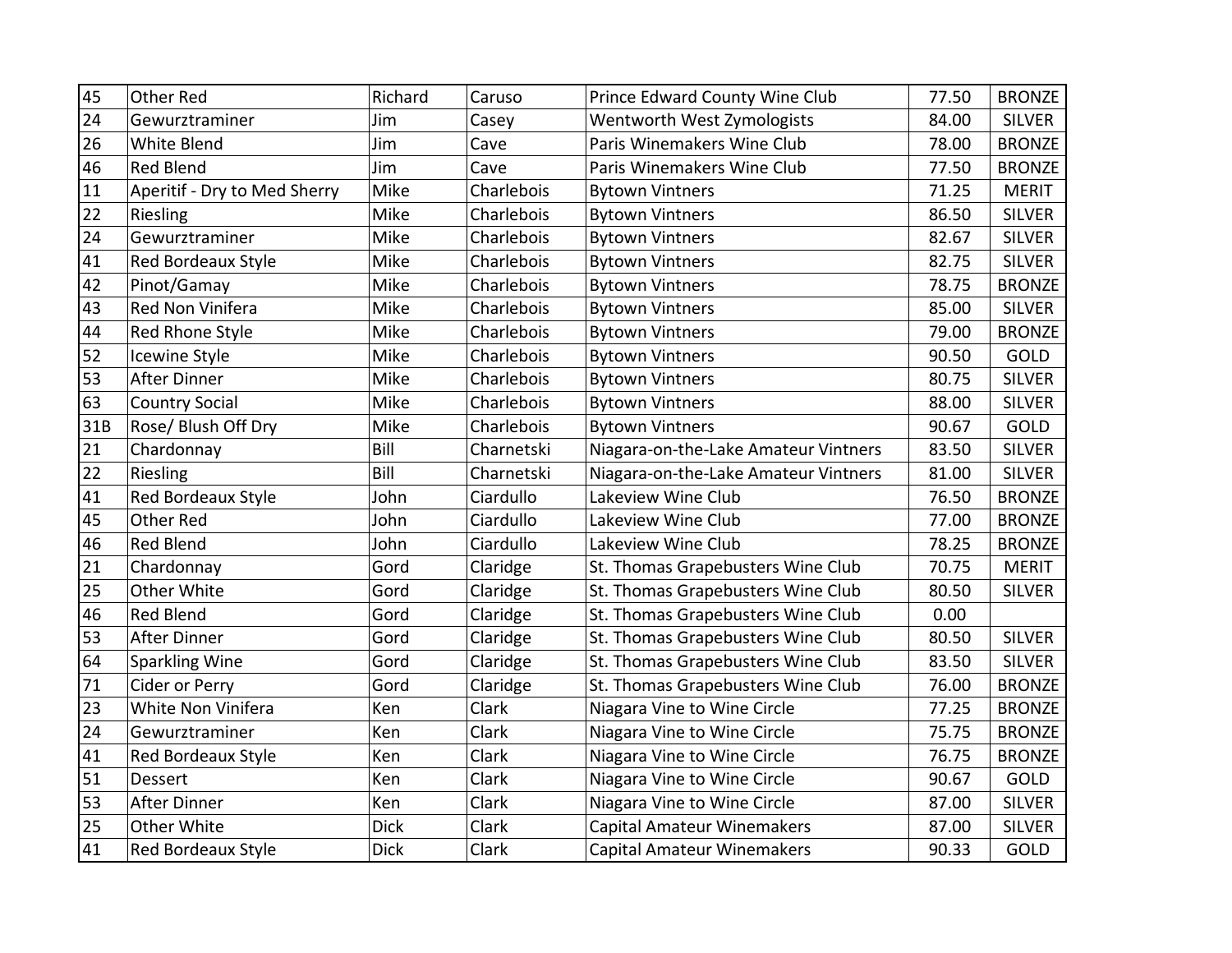| 44 | Red Rhone Style              | <b>Dick</b>  | Clark          | <b>Capital Amateur Winemakers</b>    | 79.00 | <b>BRONZE</b> |
|----|------------------------------|--------------|----------------|--------------------------------------|-------|---------------|
| 45 | Other Red                    | <b>Dick</b>  | Clark          | <b>Capital Amateur Winemakers</b>    | 82.00 | <b>SILVER</b> |
| 25 | Other White                  | Dave         | Cox            | The Cambridge Club                   | 74.75 | <b>BRONZE</b> |
| 42 | Pinot/Gamay                  | Dave         | Cox            | The Cambridge Club                   | 77.00 | <b>BRONZE</b> |
| 46 | <b>Red Blend</b>             | Larry        | Cox            | Prince Edward County Wine Club       | 80.00 | <b>SILVER</b> |
| 21 | Chardonnay                   | Joe          | Dale           | Pickering Wine Guild                 | 78.75 | <b>BRONZE</b> |
| 22 | Riesling                     | Joe          | Dale           | <b>Pickering Wine Guild</b>          | 75.00 | <b>BRONZE</b> |
| 24 | Gewurztraminer               | Joe          | Dale           | <b>Pickering Wine Guild</b>          | 84.25 | <b>SILVER</b> |
| 26 | White Blend                  | Joe          | Dale           | Pickering Wine Guild                 | 81.25 | <b>SILVER</b> |
| 44 | Red Rhone Style              | Joe          | Dale           | <b>Pickering Wine Guild</b>          | 78.00 | <b>BRONZE</b> |
| 24 | Gewurztraminer               | Mike         | Dautovich      | Niagara-on-the-Lake Amateur Vintners | 88.33 | <b>SILVER</b> |
| 26 | White Blend                  | Mike         | Dautovich      | Niagara-on-the-Lake Amateur Vintners | 77.00 | <b>BRONZE</b> |
| 41 | Red Bordeaux Style           | Mike         | Dautovich      | Niagara-on-the-Lake Amateur Vintners | 79.00 | <b>BRONZE</b> |
| 21 | Chardonnay                   | John         | Delagran       | Kawartha Krushers                    | 79.25 | <b>BRONZE</b> |
| 23 | White Non Vinifera           | John         | Delagran       | Kawartha Krushers                    | 73.00 | <b>MERIT</b>  |
| 25 | Other White                  | John         | Delagran       | Kawartha Krushers                    | 83.25 | <b>SILVER</b> |
| 26 | White Blend                  | John         | Delagran       | Kawartha Krushers                    | 83.75 | <b>SILVER</b> |
| 41 | Red Bordeaux Style           | John         | Delagran       | Kawartha Krushers                    | 84.75 | <b>SILVER</b> |
| 42 | Pinot/Gamay                  | John         | Delagran       | Kawartha Krushers                    | 88.33 | <b>SILVER</b> |
| 44 | Red Rhone Style              | John         | Delagran       | Kawartha Krushers                    | 82.00 | <b>SILVER</b> |
| 45 | <b>Other Red</b>             | John         | Delagran       | Kawartha Krushers                    | 81.33 | <b>SILVER</b> |
| 46 | <b>Red Blend</b>             | John         | Delagran       | Kawartha Krushers                    | 84.25 | <b>SILVER</b> |
| 21 | Chardonnay                   | <b>Brian</b> | Douglas        | <b>Aurora Wine Circle</b>            | 76.50 | <b>BRONZE</b> |
| 12 | Aperitif - Non-Sherry        | <b>Bruce</b> | Drewitt        | Niagara-on-the-Lake Amateur Vintners | 78.50 | <b>BRONZE</b> |
| 22 | Riesling                     | <b>Bruce</b> | Drewitt        | Niagara-on-the-Lake Amateur Vintners | 83.75 | <b>SILVER</b> |
| 51 | Dessert                      | <b>Bruce</b> | Drewitt        | Niagara-on-the-Lake Amateur Vintners | 79.00 | <b>BRONZE</b> |
| 53 | <b>After Dinner</b>          | <b>Bruce</b> | Drewitt        | Niagara-on-the-Lake Amateur Vintners | 83.50 | <b>SILVER</b> |
| 61 | Social                       | <b>Bruce</b> | Drewitt        | Niagara-on-the-Lake Amateur Vintners | 91.00 | GOLD          |
| 63 | <b>Country Social</b>        | <b>Bruce</b> | Drewitt        | Niagara-on-the-Lake Amateur Vintners | 83.25 | <b>SILVER</b> |
| 11 | Aperitif - Dry to Med Sherry | <b>Bruce</b> | Drewitt        | Niagara-on-the-Lake Amateur Vintners | 81.25 | <b>SILVER</b> |
| 42 | Pinot/Gamay                  | <b>Bruce</b> | <b>Drewitt</b> | Niagara-on-the-Lake Amateur Vintners | 85.25 | <b>SILVER</b> |
| 45 | <b>Other Red</b>             | <b>Bruce</b> | Drewitt        | Niagara-on-the-Lake Amateur Vintners | 87.67 | <b>SILVER</b> |
| 46 | Red Blend                    | <b>Bruce</b> | Drewitt        | Niagara-on-the-Lake Amateur Vintners | 86.25 | <b>SILVER</b> |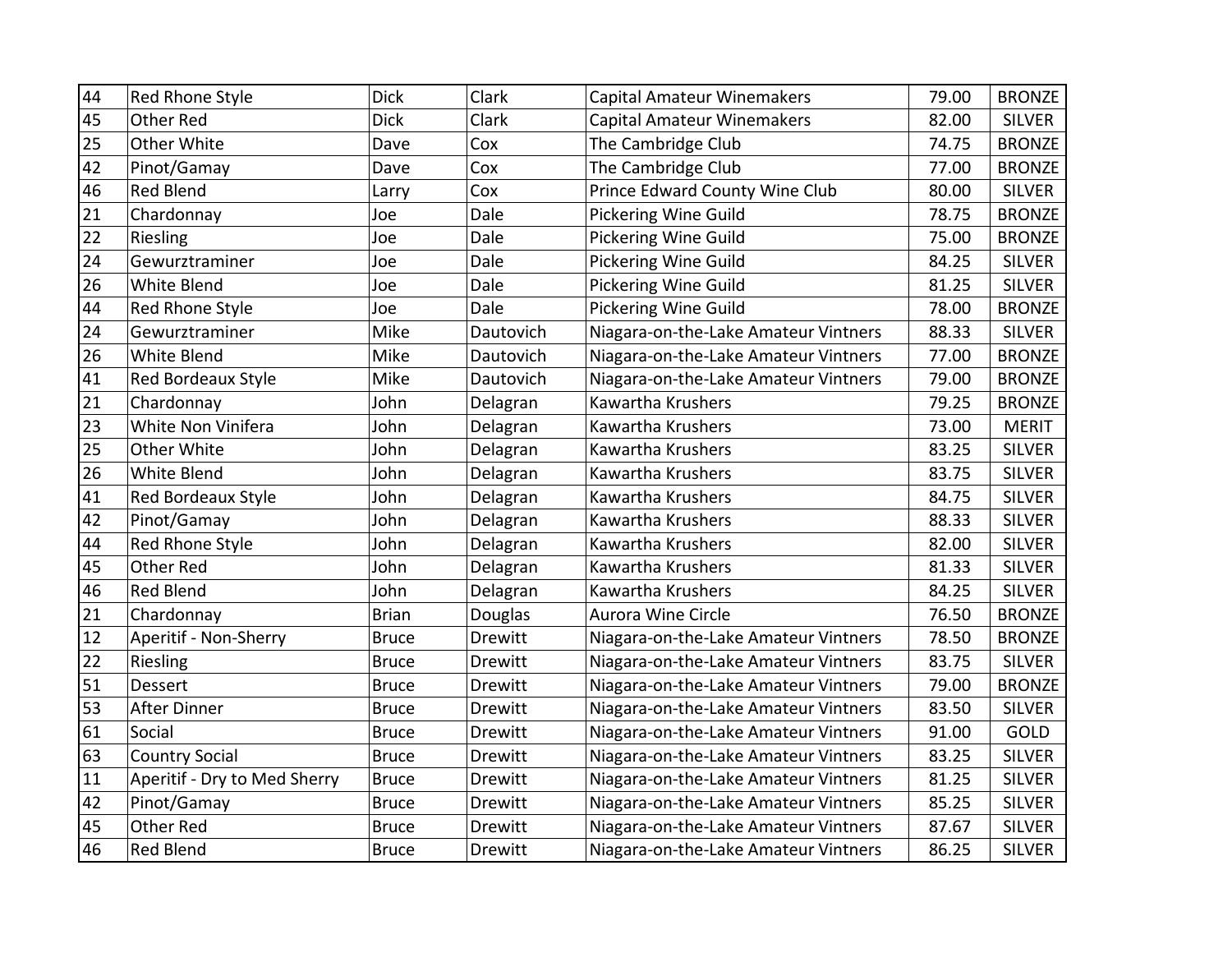| 41  | <b>Red Bordeaux Style</b> | Ron     | Droste     | <b>Capital Amateur Winemakers</b> | 77.75 | <b>BRONZE</b> |
|-----|---------------------------|---------|------------|-----------------------------------|-------|---------------|
| 21  | Chardonnay                | Wayne   | Dumanski   | Niagara Vine to Wine Circle       | 81.50 | <b>SILVER</b> |
| 25  | Other White               | Wayne   | Dumanski   | Niagara Vine to Wine Circle       | 85.00 | <b>SILVER</b> |
| 41  | Red Bordeaux Style        | Wayne   | Dumanski   | Niagara Vine to Wine Circle       | 77.75 | <b>BRONZE</b> |
| 43  | Red Non Vinifera          | Wayne   | Dumanski   | Niagara Vine to Wine Circle       | 78.00 | <b>BRONZE</b> |
| 52  | <b>Icewine Style</b>      | Wayne   | Dumanski   | Niagara Vine to Wine Circle       | 76.67 | <b>BRONZE</b> |
| 53  | After Dinner              | Wayne   | Dumanski   | Niagara Vine to Wine Circle       | 87.25 | <b>SILVER</b> |
| 61  | Social                    | Wayne   | Dumanski   | Niagara Vine to Wine Circle       | 79.50 | <b>SILVER</b> |
| 63  | <b>Country Social</b>     | Wayne   | Dumanski   | Niagara Vine to Wine Circle       | 68.25 |               |
| 31B | Rose/ Blush Off Dry       | Wayne   | Dumanski   | Niagara Vine to Wine Circle       | 0.00  |               |
| 41  | Red Bordeaux Style        | John    | Dunlop     | <b>Humber Valley Vintners</b>     | 85.00 | <b>SILVER</b> |
| 42  | Pinot/Gamay               | John    | Dunlop     | <b>Humber Valley Vintners</b>     | 90.25 | <b>GOLD</b>   |
| 21  | Chardonnay                | Charles | Fajgenbaum | <b>Central Toronto Wine Guild</b> | 76.50 | <b>BRONZE</b> |
| 24  | Gewurztraminer            | Charles | Fajgenbaum | <b>Central Toronto Wine Guild</b> | 66.00 |               |
| 26  | <b>White Blend</b>        | Charles | Fajgenbaum | <b>Central Toronto Wine Guild</b> | 78.67 | <b>BRONZE</b> |
| 83  | <b>Malt-Focused Beers</b> | Charles | Fajgenbaum | <b>Central Toronto Wine Guild</b> |       | <b>SILVER</b> |
| 21  | Chardonnay                | Norm    | Falk       | K-W Winemakers Guild              | 78.00 | <b>BRONZE</b> |
| 24  | Gewurztraminer            | Norm    | Falk       | <b>K-W Winemakers Guild</b>       | 90.00 | GOLD          |
| 25  | Other White               | Norm    | Falk       | <b>K-W Winemakers Guild</b>       | 79.00 | <b>BRONZE</b> |
| 26  | White Blend               | Norm    | Falk       | <b>K-W Winemakers Guild</b>       | 81.67 | <b>SILVER</b> |
| 41  | Red Bordeaux Style        | Norm    | Falk       | <b>K-W Winemakers Guild</b>       | 83.75 | <b>SILVER</b> |
| 42  | Pinot/Gamay               | Norm    | Falk       | <b>K-W Winemakers Guild</b>       | 88.25 | <b>SILVER</b> |
| 44  | Red Rhone Style           | Norm    | Falk       | <b>K-W Winemakers Guild</b>       | 82.50 | <b>SILVER</b> |
| 46  | <b>Red Blend</b>          | Norm    | Falk       | <b>K-W Winemakers Guild</b>       | 86.00 | <b>SILVER</b> |
| 52  | Icewine Style             | Norm    | Falk       | <b>K-W Winemakers Guild</b>       | 78.33 | <b>BRONZE</b> |
| 61  | Social                    | Norm    | Falk       | <b>K-W Winemakers Guild</b>       | 84.00 | <b>SILVER</b> |
| 63  | <b>Country Social</b>     | Norm    | Falk       | <b>K-W Winemakers Guild</b>       | 73.75 | <b>MERIT</b>  |
| 64  | Sparkling Wine            | Norm    | Falk       | <b>K-W Winemakers Guild</b>       | 80.67 | <b>SILVER</b> |
| 31B | Rose/ Blush Off Dry       | Norm    | Falk       | <b>K-W Winemakers Guild</b>       | 80.50 | <b>SILVER</b> |
| 53  | After Dinner              | Norman  | Falk       | <b>K-W Winemakers Guild</b>       | 79.25 | <b>BRONZE</b> |
| 41  | Red Bordeaux Style        | Jeremy  | Fedorsen   | Lakeview Wine Club                | 80.50 | <b>SILVER</b> |
| 45  | Other Red                 | Jeremy  | Fedorsen   | Lakeview Wine Club                | 0.00  |               |
| 46  | <b>Red Blend</b>          | Jeremy  | Fedorsen   | Lakeview Wine Club                | 83.75 | <b>SILVER</b> |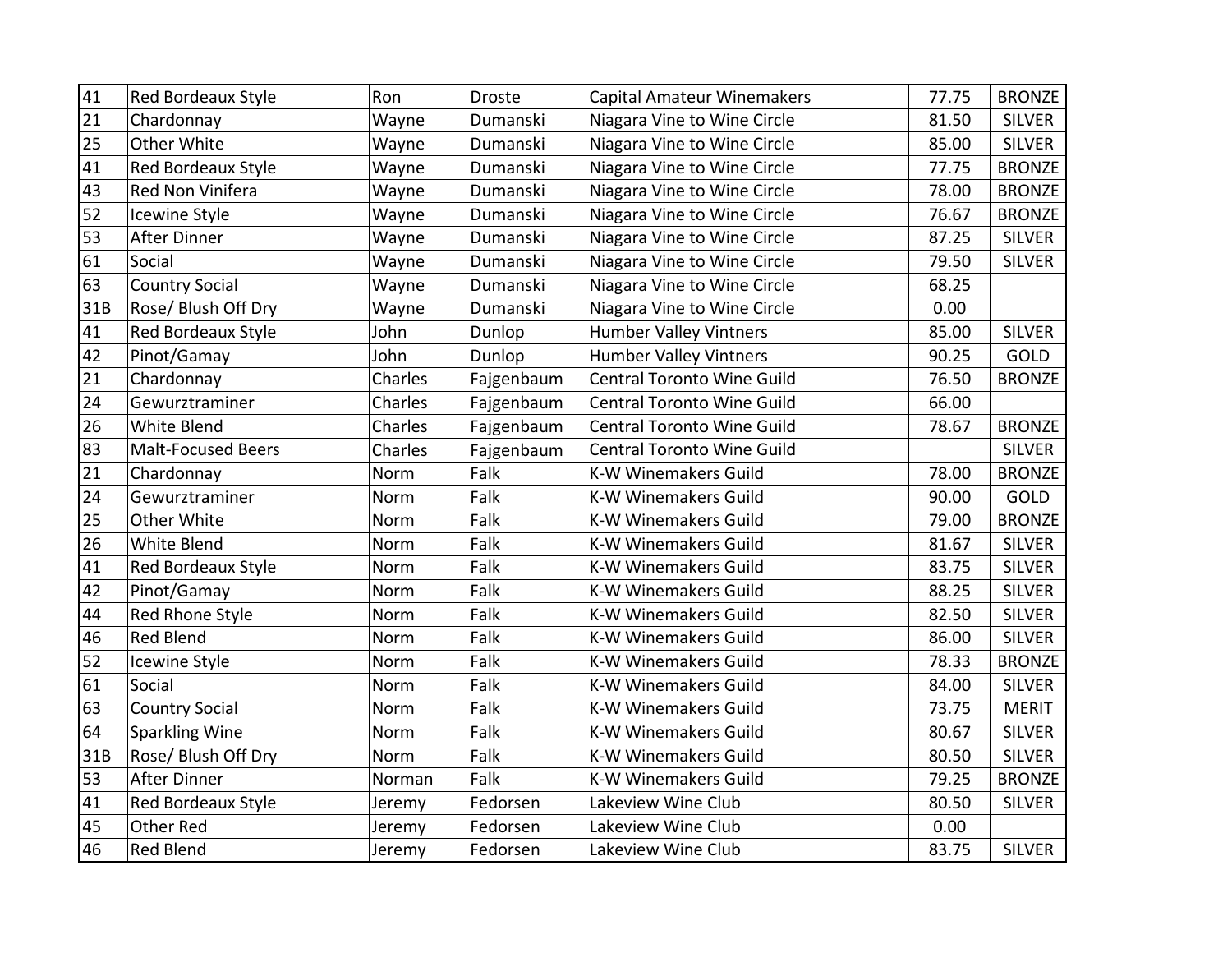| $\overline{26}$ | White Blend              | <b>Bert</b> | Fenner         | Winemasters                       | 75.00 | <b>BRONZE</b> |
|-----------------|--------------------------|-------------|----------------|-----------------------------------|-------|---------------|
| 41              | Red Bordeaux Style       | <b>Bert</b> | Fenner         | Winemasters                       | 83.00 | <b>SILVER</b> |
| 64              | <b>Sparkling Wine</b>    | Peter       | Ferguson       | The Cambridge Club                | 0.00  |               |
| 31A             | Rose/ Blush Dry          | Peter       | Ferguson       | The Cambridge Club                | 75.33 | <b>BRONZE</b> |
| 82              | <b>Hop-Focused Beers</b> | Scott       | <b>Fitches</b> | Central Toronto Wine Guild        |       | <b>BRONZE</b> |
| 85              | Belgian & Wheat Beers    | Scott       | Fitches        | <b>Central Toronto Wine Guild</b> |       | GOLD          |
| 22              | Riesling                 | Dennis      | Foster         | Paris Winemakers Wine Club        | 73.00 | <b>MERIT</b>  |
| 41              | Red Bordeaux Style       | Dennis      | Foster         | Paris Winemakers Wine Club        | 77.00 | <b>BRONZE</b> |
| 44              | Red Rhone Style          | Dennis      | Foster         | Paris Winemakers Wine Club        | 69.00 |               |
| 61              | Social                   | Dennis      | Foster         | Paris Winemakers Wine Club        | 83.50 | <b>SILVER</b> |
| 24              | Gewurztraminer           | Gary        | Frankow        | The Corkscrew Society             | 83.50 | <b>SILVER</b> |
| 25              | Other White              | Gary        | Frankow        | The Corkscrew Society             | 82.50 | <b>SILVER</b> |
| 26              | White Blend              | Gary        | Frankow        | The Corkscrew Society             | 77.50 | <b>BRONZE</b> |
| 64              | <b>Sparkling Wine</b>    | Gary        | Frankow        | The Corkscrew Society             | 88.00 | <b>SILVER</b> |
| 21              | Chardonnay               | Rob         | Fukudome       | <b>K-W Winemakers Guild</b>       | 77.25 | <b>BRONZE</b> |
| 22              | Riesling                 | Rob         | Fukudome       | <b>K-W Winemakers Guild</b>       | 0.00  |               |
| 24              | Gewurztraminer           | Rob         | Fukudome       | <b>K-W Winemakers Guild</b>       | 85.25 | <b>SILVER</b> |
| 41              | Red Bordeaux Style       | Rob         | Fukudome       | <b>K-W Winemakers Guild</b>       | 67.00 |               |
| 43              | Red Non Vinifera         | Rob         | Fukudome       | K-W Winemakers Guild              | 75.67 | <b>BRONZE</b> |
| 44              | Red Rhone Style          | Rob         | Fukudome       | <b>K-W Winemakers Guild</b>       | 80.50 | <b>SILVER</b> |
| 46              | <b>Red Blend</b>         | Rob         | Fukudome       | <b>K-W Winemakers Guild</b>       | 80.33 | <b>SILVER</b> |
| 64              | <b>Sparkling Wine</b>    | Rob         | Fukudome       | <b>K-W Winemakers Guild</b>       | 83.75 | <b>SILVER</b> |
| 41              | Red Bordeaux Style       | Ron         | Gardnier       | Winemasters                       | 79.50 | <b>SILVER</b> |
| 21              | Chardonnay               | Matthew     | Geng           | London Wine Pros                  | 0.00  |               |
| 21              | Chardonnay               | Luigi       | Giannetti      | Member at Large                   | 73.50 | <b>MERIT</b>  |
| 25              | Other White              | Luigi       | Giannetti      | Member at Large                   | 79.25 | <b>BRONZE</b> |
| 41              | Red Bordeaux Style       | Luigi       | Giannetti      | Member at Large                   | 87.00 | <b>SILVER</b> |
| 46              | <b>Red Blend</b>         | Luigi       | Giannetti      | Member at Large                   | 88.75 | <b>SILVER</b> |
| 43              | Red Non Vinifera         | Dave        | Gillingham     | <b>Pickering Wine Guild</b>       | 85.50 | <b>SILVER</b> |
| 62              | <b>Country Table</b>     | Patrick     | Godin          | <b>Grey T Fermenters</b>          | 83.50 | <b>SILVER</b> |
| 63              | <b>Country Social</b>    | Patrick     | Godin          | <b>Grey T Fermenters</b>          | 0.00  |               |
| 71              | Cider or Perry           | Patrick     | Godin          | <b>Grey T Fermenters</b>          | 72.00 | <b>MERIT</b>  |
| 22              | Riesling                 | Jack        | Gootjes        | St. Thomas Grapebusters Wine Club | 0.00  |               |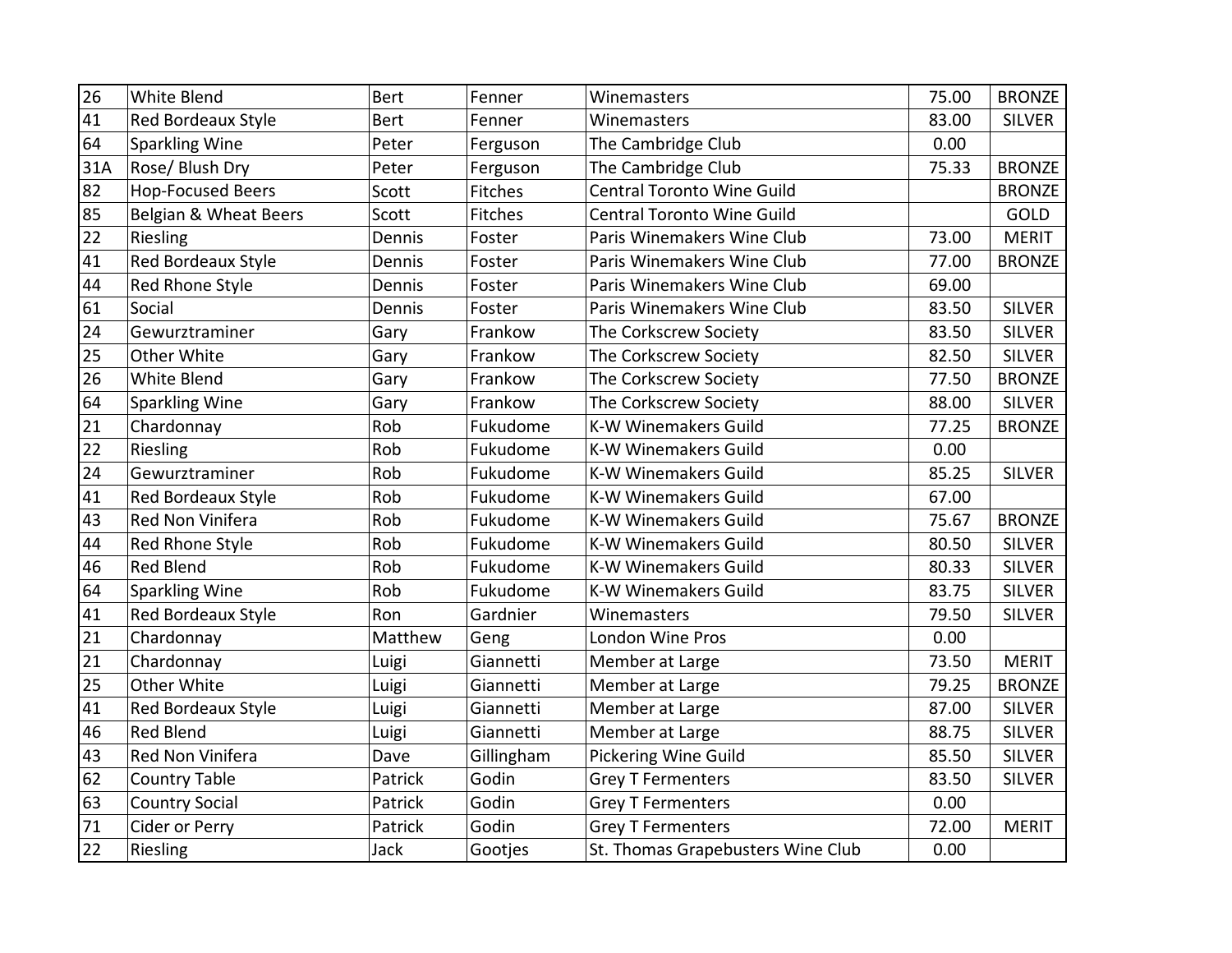| $\overline{23}$ | White Non Vinifera           | Jack        | Gootjes     | St. Thomas Grapebusters Wine Club | 78.00 | <b>BRONZE</b> |
|-----------------|------------------------------|-------------|-------------|-----------------------------------|-------|---------------|
| 25              | Other White                  | Jack        | Gootjes     | St. Thomas Grapebusters Wine Club | 77.50 | <b>BRONZE</b> |
| 41              | Red Bordeaux Style           | Jack        | Gootjes     | St. Thomas Grapebusters Wine Club | 77.67 | <b>BRONZE</b> |
| 44              | Red Rhone Style              | Jack        | Gootjes     | St. Thomas Grapebusters Wine Club | 75.67 | <b>BRONZE</b> |
| 46              | <b>Red Blend</b>             | Jack        | Gootjes     | St. Thomas Grapebusters Wine Club | 82.75 | <b>SILVER</b> |
| 71              | Cider or Perry               | Jack        | Gootjes     | St. Thomas Grapebusters Wine Club | 92.00 | GOLD          |
| 25              | Other White                  | Mariusz     | Gorzynski   | <b>Pickering Wine Guild</b>       | 79.00 | <b>BRONZE</b> |
| 63              | <b>Country Social</b>        | Ross        | Gosling     | <b>Burlington Winemakers</b>      | 77.00 | <b>BRONZE</b> |
| 11              | Aperitif - Dry to Med Sherry | Ross        | Gosling     | <b>Burlington Winemakers</b>      | 78.25 | <b>BRONZE</b> |
| 22              | Riesling                     | Glen        | Graham      | St. Thomas Grapebusters Wine Club | 82.75 | <b>SILVER</b> |
| 23              | White Non Vinifera           | Glen        | Graham      | St. Thomas Grapebusters Wine Club | 75.50 | <b>BRONZE</b> |
| 24              | Gewurztraminer               | Glen        | Graham      | St. Thomas Grapebusters Wine Club | 79.50 | <b>SILVER</b> |
| 42              | Pinot/Gamay                  | Glen        | Graham      | St. Thomas Grapebusters Wine Club | 87.50 | <b>SILVER</b> |
| 43              | Red Non Vinifera             | Glen        | Graham      | St. Thomas Grapebusters Wine Club | 75.75 | <b>BRONZE</b> |
| 44              | Red Rhone Style              | Glen        | Graham      | St. Thomas Grapebusters Wine Club | 75.75 | <b>BRONZE</b> |
| 45              | <b>Other Red</b>             | Glen        | Graham      | St. Thomas Grapebusters Wine Club | 78.75 | <b>BRONZE</b> |
| 46              | Red Blend                    | Glen        | Graham      | St. Thomas Grapebusters Wine Club | 83.25 | <b>SILVER</b> |
| 51              | Dessert                      | Glen        | Graham      | St. Thomas Grapebusters Wine Club | 72.33 | <b>MERIT</b>  |
| 53              | <b>After Dinner</b>          | Glen        | Graham      | St. Thomas Grapebusters Wine Club | 88.25 | <b>SILVER</b> |
| 31A             | Rose/ Blush Dry              | Glen        | Graham      | St. Thomas Grapebusters Wine Club | 90.67 | GOLD          |
| 23              | White Non Vinifera           | Bert        | Gris        | <b>Other Hamilton Wine Club</b>   | 81.00 | <b>SILVER</b> |
| 41              | <b>Red Bordeaux Style</b>    | Bert        | Gris        | <b>Other Hamilton Wine Club</b>   | 0.00  |               |
| 43              | Red Non Vinifera             | Bert        | Gris        | <b>Other Hamilton Wine Club</b>   | 84.50 | <b>SILVER</b> |
| 63              | <b>Country Social</b>        | <b>Bert</b> | Gris        | <b>Other Hamilton Wine Club</b>   | 76.75 | <b>BRONZE</b> |
| 23              | White Non Vinifera           | Joseph      | Hardin      | <b>Grey T Fermenters</b>          | 78.00 | <b>BRONZE</b> |
| 12              | Aperitif - Non-Sherry        | Sophie      | Hardman     | <b>Central Toronto Wine Guild</b> | 75.00 | <b>BRONZE</b> |
| 23              | White Non Vinifera           | Manfred     | Hecke       | Kawartha Krushers                 | 76.75 | <b>BRONZE</b> |
| 41              | <b>Red Bordeaux Style</b>    | Manfred     | Hecke       | Kawartha Krushers                 | 83.00 | <b>SILVER</b> |
| 61              | Social                       | Manfred     | Hecke       | Kawartha Krushers                 | 78.00 | <b>BRONZE</b> |
| 11              | Aperitif - Dry to Med Sherry | Jill        | Hindley     | St. Thomas Grapebusters Wine Club | 82.25 | <b>SILVER</b> |
| 42              | Pinot/Gamay                  | Keith       | Hindley     | St. Thomas Grapebusters Wine Club | 84.50 | <b>SILVER</b> |
| 43              | Red Non Vinifera             | Keith       | Hindley     | St. Thomas Grapebusters Wine Club | 74.50 | <b>BRONZE</b> |
| 41              | <b>Red Bordeaux Style</b>    | Andreas     | Hofstaetter | <b>Bytown Vintners</b>            | 83.33 | <b>SILVER</b> |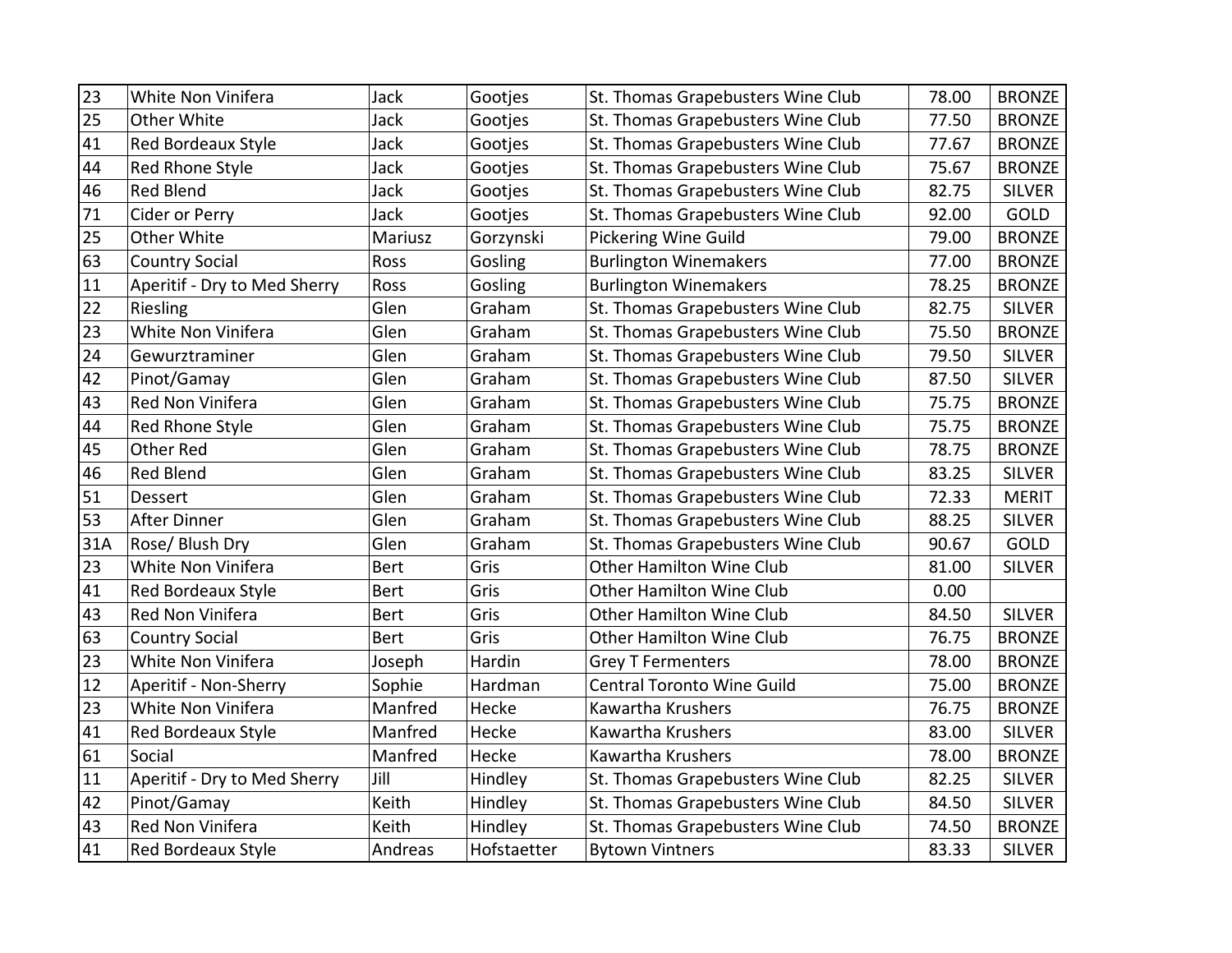| 41  | <b>Red Bordeaux Style</b> | Jim     | Howes     | <b>Scarborough Wine Makers</b> | 77.50 | <b>BRONZE</b> |
|-----|---------------------------|---------|-----------|--------------------------------|-------|---------------|
| 44  | Red Rhone Style           | Jim     | Howes     | <b>Scarborough Wine Makers</b> | 77.67 | <b>BRONZE</b> |
| 45  | Other Red                 | Jim     | Howes     | <b>Scarborough Wine Makers</b> | 83.25 | <b>SILVER</b> |
| 21  | Chardonnay                | George  | Huckalo   | Niagara Vine to Wine Circle    | 78.25 | <b>BRONZE</b> |
| 22  | Riesling                  | George  | Huckalo   | Niagara Vine to Wine Circle    | 74.50 | <b>BRONZE</b> |
| 41  | Red Bordeaux Style        | George  | Huckalo   | Niagara Vine to Wine Circle    | 71.50 | <b>MERIT</b>  |
| 53  | After Dinner              | George  | Huckalo   | Niagara Vine to Wine Circle    | 84.25 | <b>SILVER</b> |
| 63  | <b>Country Social</b>     | George  | Huckalo   | Niagara Vine to Wine Circle    | 77.25 | <b>BRONZE</b> |
| 31A | Rose/ Blush Dry           | George  | Huckalo   | Niagara Vine to Wine Circle    | 85.67 | <b>SILVER</b> |
| 12  | Aperitif - Non-Sherry     | Ed      | Hughes    | Member at Large                | 90.75 | GOLD          |
| 21  | Chardonnay                | Ed      | Hughes    | Member at Large                | 70.50 | <b>MERIT</b>  |
| 22  | Riesling                  | Ed      | Hughes    | Member at Large                | 83.00 | <b>SILVER</b> |
| 23  | White Non Vinifera        | Ed      | Hughes    | Member at Large                | 83.50 | <b>SILVER</b> |
| 24  | Gewurztraminer            | Ed      | Hughes    | Member at Large                | 85.00 | <b>SILVER</b> |
| 26  | <b>White Blend</b>        | Ed      | Hughes    | Member at Large                | 85.25 | <b>SILVER</b> |
| 41  | Red Bordeaux Style        | Ed      | Hughes    | Member at Large                | 83.25 | <b>SILVER</b> |
| 42  | Pinot/Gamay               | Ed      | Hughes    | Member at Large                | 76.50 | <b>BRONZE</b> |
| 43  | Red Non Vinifera          | Ed      | Hughes    | Member at Large                | 86.00 | <b>SILVER</b> |
| 44  | Red Rhone Style           | Ed      | Hughes    | Member at Large                | 80.75 | <b>SILVER</b> |
| 52  | Icewine Style             | Ed      | Hughes    | Member at Large                | 92.50 | GOLD          |
| 53  | After Dinner              | Ed      | Hughes    | Member at Large                | 85.00 | <b>SILVER</b> |
| 61  | Social                    | Ed      | Hughes    | Member at Large                | 86.00 | <b>SILVER</b> |
| 62  | <b>Country Table</b>      | Ed      | Hughes    | Member at Large                | 90.25 | GOLD          |
| 22  | Riesling                  | Dominic | lerullo   | Lakeview Wine Club             | 70.25 | <b>MERIT</b>  |
| 25  | Other White               | Dominic | lerullo   | Lakeview Wine Club             | 84.00 | <b>SILVER</b> |
| 41  | Red Bordeaux Style        | Dominic | lerullo   | Lakeview Wine Club             | 81.50 | <b>SILVER</b> |
| 42  | Pinot/Gamay               | Dominic | lerullo   | Lakeview Wine Club             | 75.25 | <b>BRONZE</b> |
| 44  | Red Rhone Style           | Dominic | lerullo   | Lakeview Wine Club             | 81.75 | <b>SILVER</b> |
| 45  | Other Red                 | Dominic | lerullo   | Lakeview Wine Club             | 84.00 | <b>SILVER</b> |
| 46  | <b>Red Blend</b>          | Dominic | lerullo   | Lakeview Wine Club             | 81.25 | <b>SILVER</b> |
| 53  | After Dinner              | Dominic | lerullo   | Lakeview Wine Club             | 87.00 | <b>SILVER</b> |
| 41  | Red Bordeaux Style        | Richard | Jefferson | <b>Pickering Wine Guild</b>    | 82.67 | <b>SILVER</b> |
| 53  | <b>After Dinner</b>       | Richard | Jefferson | <b>Pickering Wine Guild</b>    | 84.67 | <b>SILVER</b> |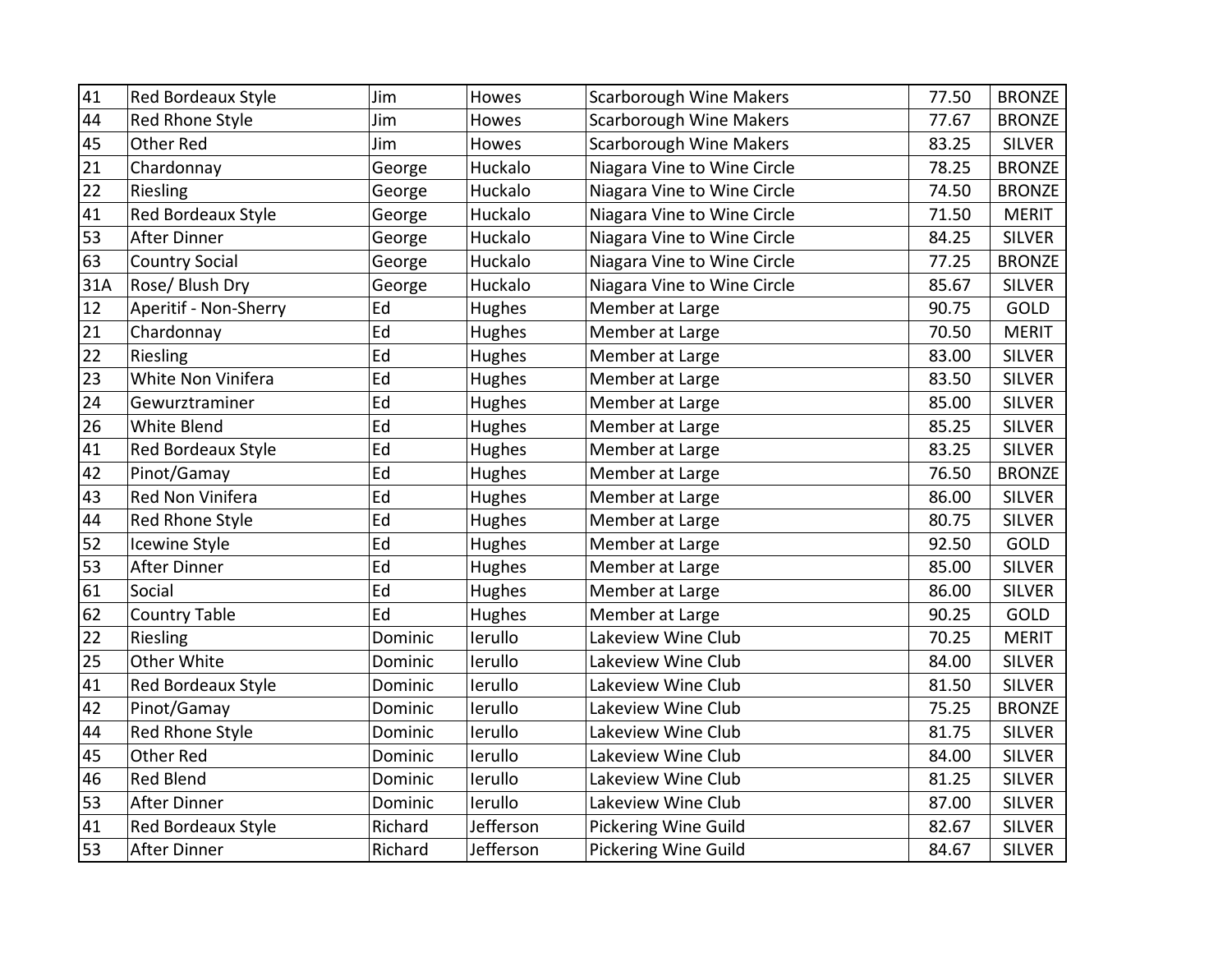| 21  | Chardonnay            | Reg          | Jeffery        | <b>London Wine Pros</b>              | 69.00 |               |
|-----|-----------------------|--------------|----------------|--------------------------------------|-------|---------------|
| 41  | Red Bordeaux Style    | Reg          | Jeffery        | <b>London Wine Pros</b>              | 77.75 | <b>BRONZE</b> |
| 42  | Pinot/Gamay           | Reg          | Jeffery        | <b>London Wine Pros</b>              | 78.50 | <b>BRONZE</b> |
| 44  | Red Rhone Style       | Reg          | Jeffery        | <b>London Wine Pros</b>              | 77.50 | <b>BRONZE</b> |
| 46  | <b>Red Blend</b>      | Reg          | Jeffery        | <b>London Wine Pros</b>              | 79.50 | <b>SILVER</b> |
| 22  | Riesling              | <b>Steve</b> | Kampers        | <b>West Toronto Vintners</b>         | 91.25 | GOLD          |
| 23  | White Non Vinifera    | Steve        | Kampers        | <b>West Toronto Vintners</b>         | 82.25 | <b>SILVER</b> |
| 24  | Gewurztraminer        | <b>Steve</b> | <b>Kampers</b> | <b>West Toronto Vintners</b>         | 85.67 | <b>SILVER</b> |
| 26  | <b>White Blend</b>    | Steve        | Kampers        | <b>West Toronto Vintners</b>         | 90.00 | GOLD          |
| 41  | Red Bordeaux Style    | <b>Steve</b> | Kampers        | <b>West Toronto Vintners</b>         | 86.75 | <b>SILVER</b> |
| 45  | <b>Other Red</b>      | Steve        | Kampers        | <b>West Toronto Vintners</b>         | 82.50 | <b>SILVER</b> |
| 51  | <b>Dessert</b>        | <b>Steve</b> | Kampers        | <b>West Toronto Vintners</b>         | 90.00 | <b>GOLD</b>   |
| 52  | Icewine Style         | <b>Steve</b> | Kampers        | <b>West Toronto Vintners</b>         | 93.00 | GOLD          |
| 61  | Social                | <b>Steve</b> | Kampers        | <b>West Toronto Vintners</b>         | 77.25 | <b>BRONZE</b> |
| 31A | Rose/ Blush Dry       | Steve        | Kampers        | <b>West Toronto Vintners</b>         | 88.00 | <b>SILVER</b> |
| 21  | Chardonnay            | Ellen        | Kareckas       | <b>Humber Valley Vintners</b>        | 86.50 | <b>SILVER</b> |
| 23  | White Non Vinifera    | Ellen        | Kareckas       | <b>Humber Valley Vintners</b>        | 78.50 | <b>BRONZE</b> |
| 23  | White Non Vinifera    | Colin        | Kelly          | Niagara-on-the-Lake Amateur Vintners | 68.25 |               |
| 26  | <b>White Blend</b>    | Colin        | Kelly          | Niagara-on-the-Lake Amateur Vintners | 67.75 |               |
| 44  | Red Rhone Style       | Gary         | <b>King</b>    | <b>Burlington Winemakers</b>         | 78.00 | <b>BRONZE</b> |
| 53  | <b>After Dinner</b>   | Gary         | <b>King</b>    | <b>Burlington Winemakers</b>         | 82.00 | <b>SILVER</b> |
| 41  | Red Bordeaux Style    | Gary         | King           | <b>Burlington Winemakers</b>         | 82.25 | <b>SILVER</b> |
| 25  | Other White           | Len          | Kubbinga       | <b>Central Toronto Wine Guild</b>    | 70.50 | <b>MERIT</b>  |
| 25  | Other White           | John         | LaBerge        | <b>Humber Valley Vintners</b>        | 0.00  |               |
| 24  | Gewurztraminer        | Werner       | Lichtenberger  | Other Hamilton Wine Club             | 76.67 | <b>BRONZE</b> |
| 42  | Pinot/Gamay           | Werner       | Lichtenberger  | Other Hamilton Wine Club             | 77.25 | <b>BRONZE</b> |
| 43  | Red Non Vinifera      | Werner       | Lichtenberger  | <b>Other Hamilton Wine Club</b>      | 83.33 | <b>SILVER</b> |
| 12  | Aperitif - Non-Sherry | Jim          | Lloyd          | Kawartha Krushers                    | 91.00 | GOLD          |
| 21  | Chardonnay            | Jim          | Lloyd          | Kawartha Krushers                    | 75.50 | <b>BRONZE</b> |
| 24  | Gewurztraminer        | Jim          | Lloyd          | Kawartha Krushers                    | 78.75 | <b>BRONZE</b> |
| 25  | Other White           | Jim          | Lloyd          | Kawartha Krushers                    | 90.75 | GOLD          |
| 26  | <b>White Blend</b>    | Jim          | Lloyd          | Kawartha Krushers                    | 78.50 | <b>BRONZE</b> |
| 41  | Red Bordeaux Style    | Jim          | Lloyd          | Kawartha Krushers                    | 79.00 | <b>BRONZE</b> |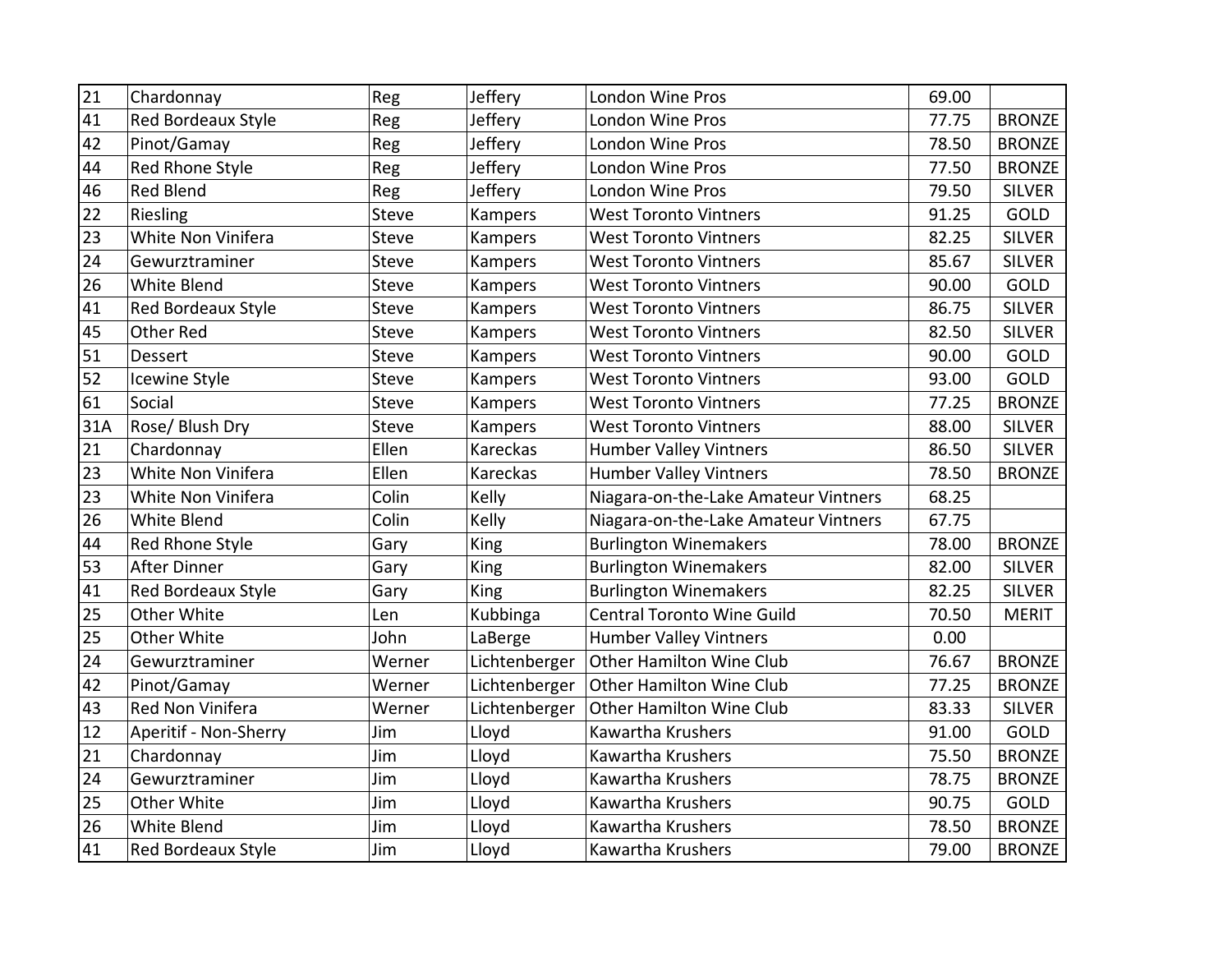| 46 | <b>Red Blend</b>             | Jim           | Lloyd      | Kawartha Krushers                 | 82.25 | <b>SILVER</b> |
|----|------------------------------|---------------|------------|-----------------------------------|-------|---------------|
| 53 | <b>After Dinner</b>          | Jim           | Lloyd      | Kawartha Krushers                 | 90.25 | GOLD          |
| 42 | Pinot/Gamay                  | Angelo        | Locilento  | Vinbon Wine Club                  | 82.75 | <b>SILVER</b> |
| 41 | Red Bordeaux Style           | Angelo        | Locilento  | Vinbon Wine Club                  | 74.50 | <b>BRONZE</b> |
| 61 | Social                       | Marco         | Locilento  | Vinbon Wine Club                  | 81.75 | <b>SILVER</b> |
| 21 | Chardonnay                   | Philip        | Locilento  | Vinbon Wine Club                  | 84.75 | <b>SILVER</b> |
| 21 | Chardonnay                   | Ted           | Loughead   | <b>Grey T Fermenters</b>          | 70.00 | <b>MERIT</b>  |
| 12 | Aperitif - Non-Sherry        | <b>Bruce</b>  | MacLaurin  | <b>K-W Winemakers Guild</b>       | 66.67 |               |
| 21 | Chardonnay                   | <b>Bruce</b>  | MacLaurin  | <b>K-W Winemakers Guild</b>       | 85.00 | <b>SILVER</b> |
| 22 | Riesling                     | <b>Bruce</b>  | MacLaurin  | <b>K-W Winemakers Guild</b>       | 80.50 | <b>SILVER</b> |
| 24 | Gewurztraminer               | <b>Bruce</b>  | MacLaurin  | <b>K-W Winemakers Guild</b>       | 74.33 | <b>MERIT</b>  |
| 25 | Other White                  | <b>Bruce</b>  | MacLaurin  | <b>K-W Winemakers Guild</b>       | 77.00 | <b>BRONZE</b> |
| 26 | <b>White Blend</b>           | <b>Bruce</b>  | MacLaurin  | <b>K-W Winemakers Guild</b>       | 85.00 | <b>SILVER</b> |
| 41 | Red Bordeaux Style           | <b>Bruce</b>  | MacLaurin  | K-W Winemakers Guild              | 91.00 | <b>GOLD</b>   |
| 42 | Pinot/Gamay                  | <b>Bruce</b>  | MacLaurin  | <b>K-W Winemakers Guild</b>       | 87.25 | <b>SILVER</b> |
| 43 | Red Non Vinifera             | <b>Bruce</b>  | MacLaurin  | <b>K-W Winemakers Guild</b>       | 70.50 | <b>MERIT</b>  |
| 44 | Red Rhone Style              | <b>Bruce</b>  | MacLaurin  | K-W Winemakers Guild              | 77.75 | <b>BRONZE</b> |
| 45 | <b>Other Red</b>             | <b>Bruce</b>  | MacLaurin  | K-W Winemakers Guild              | 80.33 | <b>SILVER</b> |
| 46 | <b>Red Blend</b>             | <b>Bruce</b>  | MacLaurin  | K-W Winemakers Guild              | 79.00 | <b>BRONZE</b> |
| 52 | Icewine Style                | <b>Bruce</b>  | MacLaurin  | K-W Winemakers Guild              | 92.67 | GOLD          |
| 53 | After Dinner                 | <b>Bruce</b>  | MacLaurin  | <b>K-W Winemakers Guild</b>       | 84.75 | <b>SILVER</b> |
| 61 | Social                       | <b>Bruce</b>  | MacLaurin  | K-W Winemakers Guild              | 77.75 | <b>BRONZE</b> |
| 63 | <b>Country Social</b>        | <b>Bruce</b>  | MacLaurin  | <b>K-W Winemakers Guild</b>       | 72.00 | <b>MERIT</b>  |
| 64 | Sparkling Wine               | <b>Bruce</b>  | MacLaurin  | <b>K-W Winemakers Guild</b>       | 86.00 | <b>SILVER</b> |
| 71 | Cider or Perry               | <b>Bruce</b>  | MacLaurin  | <b>K-W Winemakers Guild</b>       | 92.75 | GOLD          |
| 41 | Red Bordeaux Style           | Wayne         | Martin     | <b>Capital Amateur Winemakers</b> | 84.00 | <b>SILVER</b> |
| 11 | Aperitif - Dry to Med Sherry | <b>Burton</b> | McClelland | Kawartha Krushers                 | 74.25 | <b>MERIT</b>  |
| 22 | Riesling                     | <b>Burton</b> | McClelland | Kawartha Krushers                 | 81.25 | <b>SILVER</b> |
| 24 | Gewurztraminer               | <b>Burton</b> | McClelland | Kawartha Krushers                 | 79.00 | <b>BRONZE</b> |
| 25 | Other White                  | <b>Burton</b> | McClelland | Kawartha Krushers                 | 78.25 | <b>BRONZE</b> |
| 26 | White Blend                  | <b>Burton</b> | McClelland | Kawartha Krushers                 | 81.50 | <b>SILVER</b> |
| 41 | Red Bordeaux Style           | <b>Burton</b> | McClelland | Kawartha Krushers                 | 90.50 | GOLD          |
| 43 | Red Non Vinifera             | <b>Burton</b> | McClelland | Kawartha Krushers                 | 89.50 | GOLD          |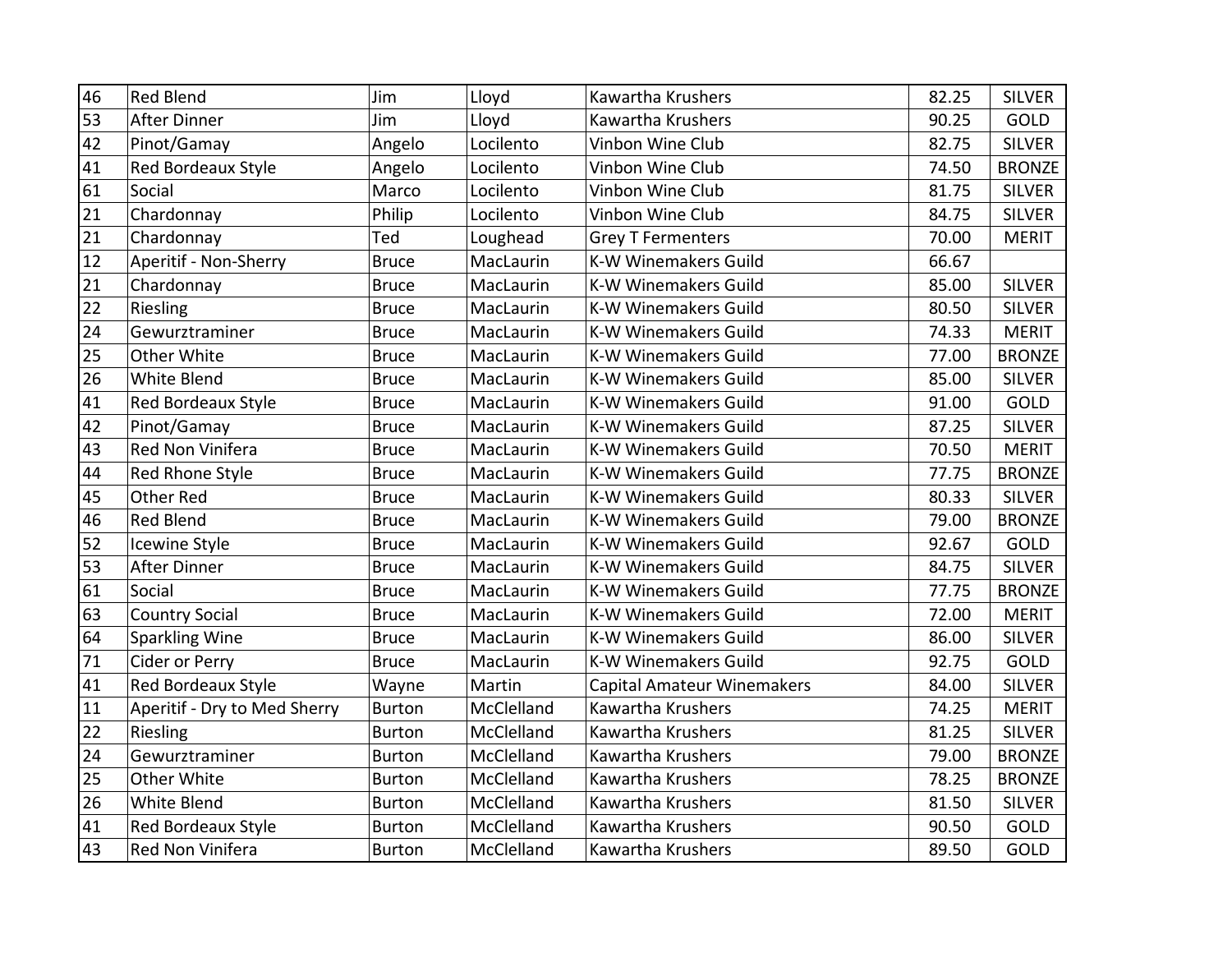| 44  | Red Rhone Style           | <b>Burton</b> | McClelland | Kawartha Krushers           | 77.75 | <b>BRONZE</b> |
|-----|---------------------------|---------------|------------|-----------------------------|-------|---------------|
| 46  | <b>Red Blend</b>          | <b>Burton</b> | McClelland | Kawartha Krushers           | 81.75 | <b>SILVER</b> |
| 51  | <b>Dessert</b>            | <b>Burton</b> | McClelland | Kawartha Krushers           | 73.00 | <b>MERIT</b>  |
| 61  | Social                    | <b>Burton</b> | McClelland | Kawartha Krushers           | 90.67 | GOLD          |
| 63  | <b>Country Social</b>     | <b>Burton</b> | McClelland | Kawartha Krushers           | 76.00 | <b>BRONZE</b> |
| 12  | Aperitif - Non-Sherry     | <b>Steve</b>  | McDonald   | <b>K-W Winemakers Guild</b> | 90.33 | <b>GOLD</b>   |
| 22  | Riesling                  | Steve         | McDonald   | K-W Winemakers Guild        | 78.00 | <b>BRONZE</b> |
| 23  | White Non Vinifera        | <b>Steve</b>  | McDonald   | <b>K-W Winemakers Guild</b> | 88.00 | <b>SILVER</b> |
| 41  | <b>Red Bordeaux Style</b> | <b>Steve</b>  | McDonald   | <b>K-W Winemakers Guild</b> | 87.75 | <b>SILVER</b> |
| 43  | Red Non Vinifera          | <b>Steve</b>  | McDonald   | <b>K-W Winemakers Guild</b> | 90.75 | GOLD          |
| 44  | Red Rhone Style           | Steve         | McDonald   | <b>K-W Winemakers Guild</b> | 85.50 | <b>SILVER</b> |
| 45  | Other Red                 | <b>Steve</b>  | McDonald   | <b>K-W Winemakers Guild</b> | 87.33 | <b>SILVER</b> |
| 46  | <b>Red Blend</b>          | <b>Steve</b>  | McDonald   | <b>K-W Winemakers Guild</b> | 90.25 | GOLD          |
| 53  | After Dinner              | <b>Steve</b>  | McDonald   | <b>K-W Winemakers Guild</b> | 92.25 | GOLD          |
| 21  | Chardonnay                | Steve         | McDonald   | <b>K-W Winemakers Guild</b> | 74.50 | <b>BRONZE</b> |
| 24  | Gewurztraminer            | <b>Steve</b>  | McDonald   | <b>K-W Winemakers Guild</b> | 81.50 | <b>SILVER</b> |
| 25  | Other White               | <b>Steve</b>  | McDonald   | <b>K-W Winemakers Guild</b> | 76.75 | <b>BRONZE</b> |
| 42  | Pinot/Gamay               | <b>Steve</b>  | McDonald   | K-W Winemakers Guild        | 90.75 | GOLD          |
| 25  | Other White               | Calvin        | McDougall  | Paris Winemakers Wine Club  | 0.00  |               |
| 62  | <b>Country Table</b>      | Calvin        | McDougall  | Paris Winemakers Wine Club  | 70.75 | <b>MERIT</b>  |
| 31B | Rose/ Blush Off Dry       | Calvin        | McDougall  | Paris Winemakers Wine Club  | 72.50 | <b>MERIT</b>  |
| 52  | Icewine Style             | Don           | McLeod     | Winemasters                 | 78.67 | <b>BRONZE</b> |
| 21  | Chardonnay                | Frank         | Melanson   | <b>Bytown Vintners</b>      | 76.00 | <b>BRONZE</b> |
| 24  | Gewurztraminer            | Frank         | Melanson   | <b>Bytown Vintners</b>      | 91.00 | GOLD          |
| 41  | Red Bordeaux Style        | Frank         | Melanson   | <b>Bytown Vintners</b>      | 87.33 | <b>SILVER</b> |
| 44  | Red Rhone Style           | Frank         | Melanson   | <b>Bytown Vintners</b>      | 79.25 | <b>BRONZE</b> |
| 21  | Chardonnay                | Morley        | Mellen     | The Cambridge Club          | 0.00  |               |
| 53  | <b>After Dinner</b>       | Morley        | Mellen     | The Cambridge Club          | 79.00 | <b>BRONZE</b> |
| 21  | Chardonnay                | Clark         | Meredith   | Niagara Vine to Wine Circle | 83.50 | <b>SILVER</b> |
| 22  | Riesling                  | Clark         | Meredith   | Niagara Vine to Wine Circle | 83.75 | <b>SILVER</b> |
| 23  | White Non Vinifera        | Clark         | Meredith   | Niagara Vine to Wine Circle | 83.33 | <b>SILVER</b> |
| 24  | Gewurztraminer            | Clark         | Meredith   | Niagara Vine to Wine Circle | 86.00 | <b>SILVER</b> |
| 25  | Other White               | Clark         | Meredith   | Niagara Vine to Wine Circle | 81.50 | <b>SILVER</b> |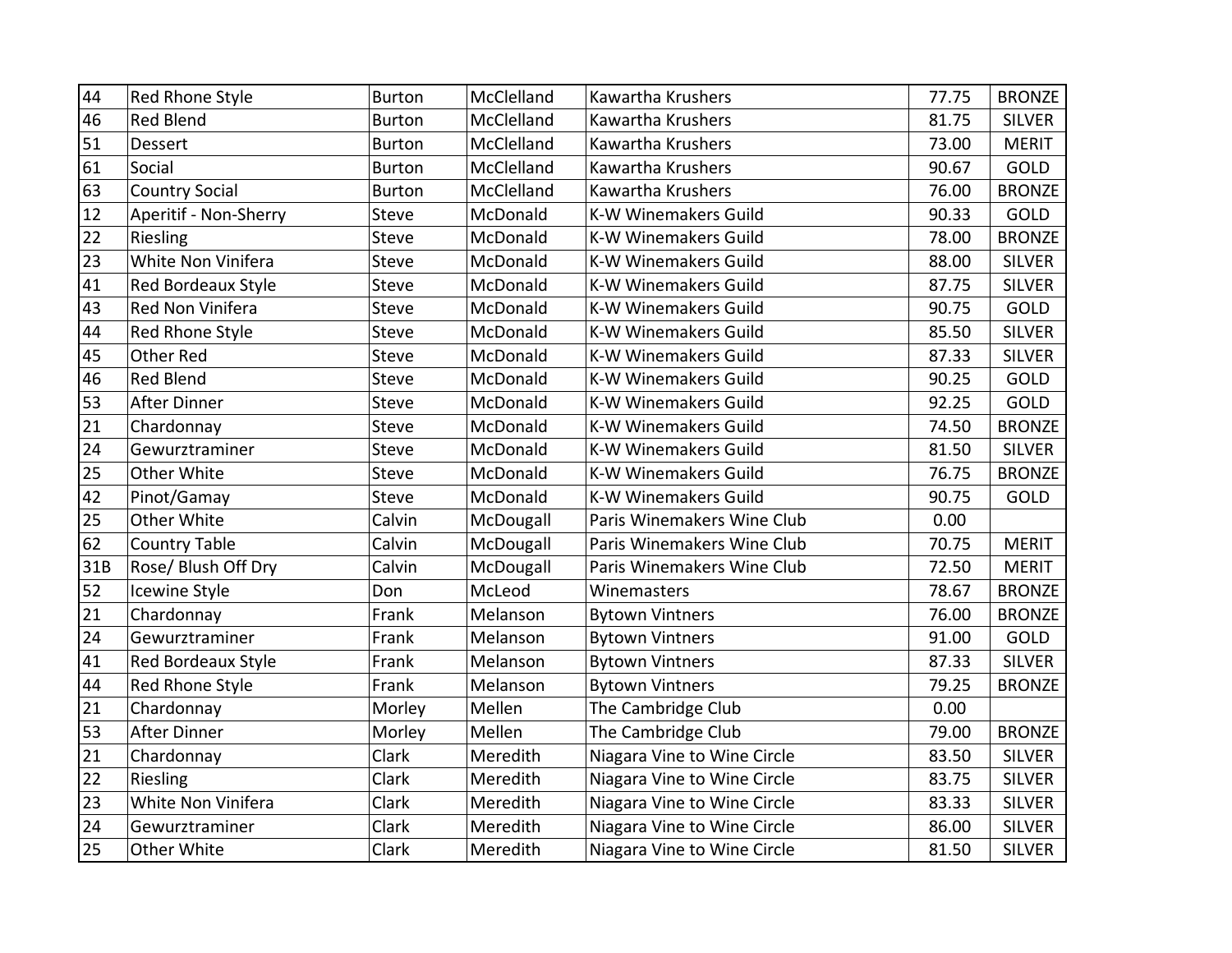| 26  | White Blend               | Clark        | Meredith   | Niagara Vine to Wine Circle | 81.67 | <b>SILVER</b> |
|-----|---------------------------|--------------|------------|-----------------------------|-------|---------------|
| 41  | Red Bordeaux Style        | <b>Clark</b> | Meredith   | Niagara Vine to Wine Circle | 90.75 | GOLD          |
| 42  | Pinot/Gamay               | Clark        | Meredith   | Niagara Vine to Wine Circle | 90.50 | GOLD          |
| 45  | <b>Other Red</b>          | Clark        | Meredith   | Niagara Vine to Wine Circle | 0.00  |               |
| 53  | <b>After Dinner</b>       | Clark        | Meredith   | Niagara Vine to Wine Circle | 92.00 | GOLD          |
| 64  | <b>Sparkling Wine</b>     | Clark        | Meredith   | Niagara Vine to Wine Circle | 76.25 | <b>BRONZE</b> |
| 31B | Rose/ Blush Off Dry       | Clark        | Meredith   | Niagara Vine to Wine Circle | 78.00 | <b>BRONZE</b> |
| 22  | Riesling                  | Mark         | Millar     | Member at Large             | 75.00 | <b>BRONZE</b> |
| 24  | Gewurztraminer            | Mark         | Millar     | Member at Large             | 81.00 | <b>SILVER</b> |
| 41  | Red Bordeaux Style        | Mark         | Millar     | Member at Large             | 80.67 | <b>SILVER</b> |
| 41  | <b>Red Bordeaux Style</b> | Barry        | Mitchell   | Kawartha Krushers           | 78.50 | <b>BRONZE</b> |
| 22  | Riesling                  | Dan          | Montgomery | The Corkscrew Society       | 84.00 | <b>SILVER</b> |
| 41  | Red Bordeaux Style        | Dan          | Montgomery | The Corkscrew Society       | 82.25 | <b>SILVER</b> |
| 42  | Pinot/Gamay               | Dan          | Montgomery | The Corkscrew Society       | 90.25 | GOLD          |
| 44  | Red Rhone Style           | Dan          | Montgomery | The Corkscrew Society       | 88.00 | <b>SILVER</b> |
| 21  | Chardonnay                | Tino         | Montopoli  | Kawartha Krushers           | 72.75 | <b>MERIT</b>  |
| 24  | Gewurztraminer            | Tino         | Montopoli  | Kawartha Krushers           | 80.67 | <b>SILVER</b> |
| 25  | Other White               | Tino         | Montopoli  | Kawartha Krushers           | 82.50 | <b>SILVER</b> |
| 41  | <b>Red Bordeaux Style</b> | Tino         | Montopoli  | Kawartha Krushers           | 83.75 | <b>SILVER</b> |
| 46  | <b>Red Blend</b>          | Tino         | Montopoli  | Kawartha Krushers           | 90.00 | GOLD          |
| 23  | White Non Vinifera        | Ruthann      | Moore      | The Cambridge Club          | 76.00 | <b>BRONZE</b> |
| 21  | Chardonnay                | Phillip      | Morris     | Press Agents Wine Club      | 72.25 | <b>MERIT</b>  |
| 22  | Riesling                  | Phillip      | Morris     | Press Agents Wine Club      | 75.25 | <b>BRONZE</b> |
| 25  | Other White               | Phillip      | Morris     | Press Agents Wine Club      | 77.25 | <b>BRONZE</b> |
| 41  | Red Bordeaux Style        | Phillip      | Morris     | Press Agents Wine Club      | 81.00 | <b>SILVER</b> |
| 44  | Red Rhone Style           | Phillip      | Morris     | Press Agents Wine Club      | 82.00 | <b>SILVER</b> |
| 46  | <b>Red Blend</b>          | Phillip      | Morris     | Press Agents Wine Club      | 83.50 | <b>SILVER</b> |
| 44  | Red Rhone Style           | Don          | Osmond     | <b>Georgetown Vintners</b>  | 87.75 | <b>SILVER</b> |
| 52  | Icewine Style             | Don          | Osmond     | Georgetown Vintners         | 86.00 | <b>SILVER</b> |
| 21  | Chardonnay                | Dan          | Ostler     | <b>Pickering Wine Guild</b> | 78.00 | <b>BRONZE</b> |
| 22  | Riesling                  | Dan          | Ostler     | Pickering Wine Guild        | 78.25 | <b>BRONZE</b> |
| 24  | Gewurztraminer            | Dan          | Ostler     | Pickering Wine Guild        | 81.75 | <b>SILVER</b> |
| 41  | <b>Red Bordeaux Style</b> | Dan          | Ostler     | <b>Pickering Wine Guild</b> | 78.25 | <b>BRONZE</b> |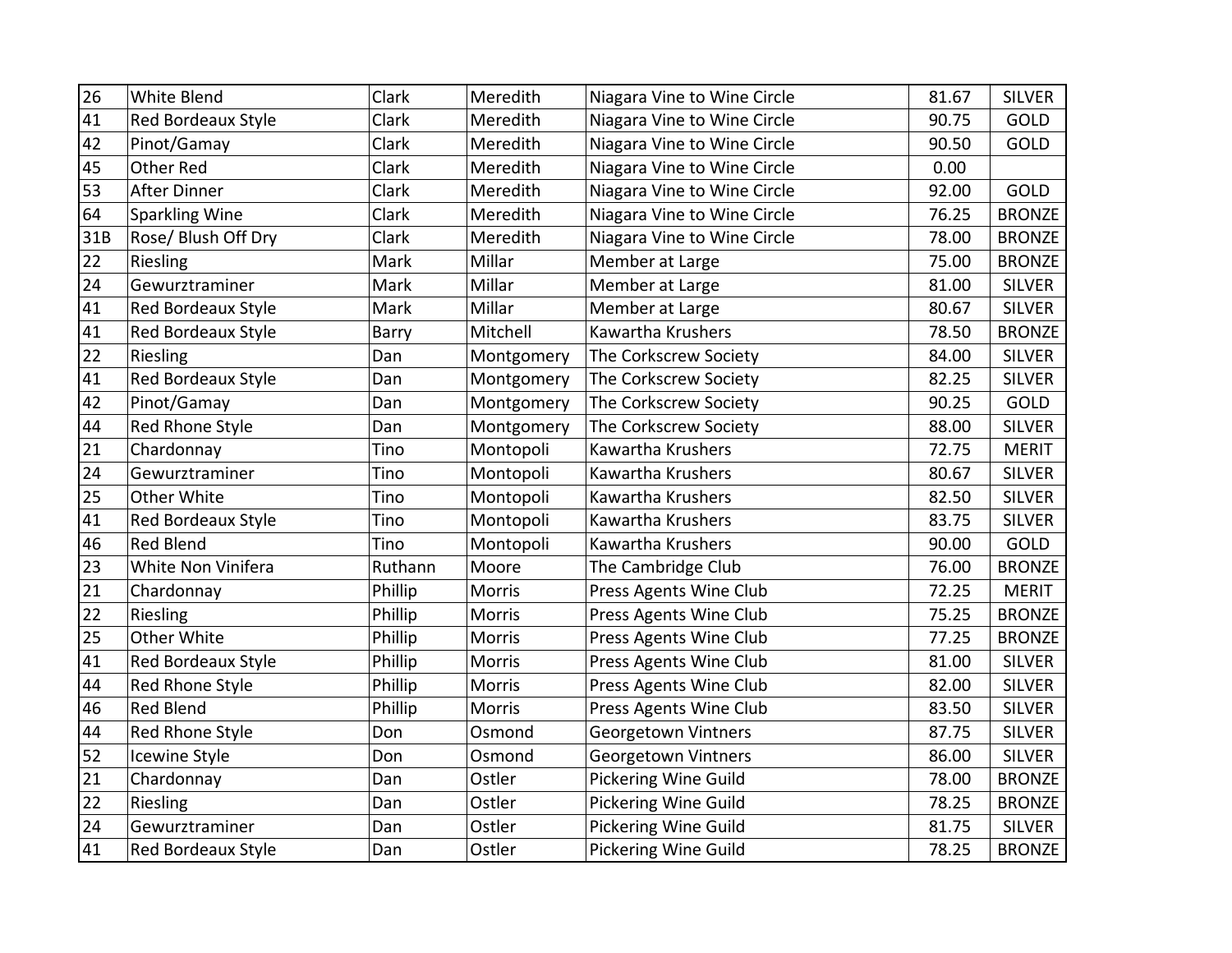| 45  | <b>Other Red</b>          | Dan   | Ostler    | <b>Pickering Wine Guild</b>  | 85.75 | <b>SILVER</b> |
|-----|---------------------------|-------|-----------|------------------------------|-------|---------------|
| 46  | <b>Red Blend</b>          | Dan   | Ostler    | <b>Pickering Wine Guild</b>  | 78.25 | <b>BRONZE</b> |
| 21  | Chardonnay                | Tom   | Ostler    | <b>West Toronto Vintners</b> | 76.75 | <b>BRONZE</b> |
| 41  | Red Bordeaux Style        | Tom   | Ostler    | <b>West Toronto Vintners</b> | 78.00 | <b>BRONZE</b> |
| 42  | Pinot/Gamay               | Tom   | Ostler    | <b>West Toronto Vintners</b> | 78.00 | <b>BRONZE</b> |
| 22  | Riesling                  | Greg  | Paget     | <b>West Toronto Vintners</b> | 80.25 | <b>SILVER</b> |
|     |                           |       |           |                              | 80.33 |               |
| 41  | Red Bordeaux Style        | Greg  | Paget     | <b>West Toronto Vintners</b> |       | <b>SILVER</b> |
| 42  | Pinot/Gamay               | Greg  | Paget     | <b>West Toronto Vintners</b> | 84.00 | <b>SILVER</b> |
| 22  | Riesling                  | Don   | Panagapka | <b>K-W Winemakers Guild</b>  | 84.50 | <b>SILVER</b> |
| 24  | Gewurztraminer            | Don   | Panagapka | K-W Winemakers Guild         | 78.00 | <b>BRONZE</b> |
| 41  | Red Bordeaux Style        | Don   | Panagapka | <b>K-W Winemakers Guild</b>  | 81.50 | <b>SILVER</b> |
| 42  | Pinot/Gamay               | Don   | Panagapka | <b>K-W Winemakers Guild</b>  | 77.75 | <b>BRONZE</b> |
| 44  | Red Rhone Style           | Don   | Panagapka | K-W Winemakers Guild         | 80.00 | <b>SILVER</b> |
| 45  | <b>Other Red</b>          | Don   | Panagapka | K-W Winemakers Guild         | 80.00 | <b>SILVER</b> |
| 51  | Dessert                   | Don   | Panagapka | K-W Winemakers Guild         | 78.75 | <b>BRONZE</b> |
| 53  | After Dinner              | Don   | Panagapka | <b>K-W Winemakers Guild</b>  | 92.00 | GOLD          |
| 61  | Social                    | Don   | Panagapka | K-W Winemakers Guild         | 83.75 | <b>SILVER</b> |
| 71  | Cider or Perry            | Don   | Panagapka | <b>K-W Winemakers Guild</b>  | 78.00 | <b>BRONZE</b> |
| 31B | Rose/ Blush Off Dry       | Don   | Panagapka | <b>K-W Winemakers Guild</b>  | 80.25 | <b>SILVER</b> |
| 12  | Aperitif - Non-Sherry     | Don   | Panagapka | <b>K-W Winemakers Guild</b>  | 83.00 | <b>SILVER</b> |
| 21  | Chardonnay                | Don   | Panagapka | K-W Winemakers Guild         | 73.00 | <b>MERIT</b>  |
| 23  | White Non Vinifera        | Don   | Panagapka | <b>K-W Winemakers Guild</b>  | 83.75 | <b>SILVER</b> |
| 43  | Red Non Vinifera          | Don   | Panagapka | <b>K-W Winemakers Guild</b>  | 82.50 | <b>SILVER</b> |
| 46  | <b>Red Blend</b>          | Don   | Panagapka | <b>K-W Winemakers Guild</b>  | 80.50 | <b>SILVER</b> |
| 52  | Icewine Style             | Don   | Panagapka | K-W Winemakers Guild         | 78.33 | <b>BRONZE</b> |
| 22  | Riesling                  | Doug  | Patchett  | <b>Burlington Winemakers</b> | 81.25 | <b>SILVER</b> |
| 41  | <b>Red Bordeaux Style</b> | Doug  | Patchett  | <b>Burlington Winemakers</b> | 78.00 | <b>BRONZE</b> |
| 43  | Red Non Vinifera          | Doug  | Patchett  | <b>Burlington Winemakers</b> | 88.00 | <b>SILVER</b> |
| 45  | <b>Other Red</b>          | Sandy | Payne     | Paris Winemakers Wine Club   | 81.25 | <b>SILVER</b> |
| 63  | <b>Country Social</b>     | Sandy | Payne     | Paris Winemakers Wine Club   | 82.33 | <b>SILVER</b> |
| 24  | Gewurztraminer            | Bill  | Peters    | Niagara Vine to Wine Circle  | 82.00 | <b>SILVER</b> |
| 25  | Other White               | Bill  | Peters    | Niagara Vine to Wine Circle  | 81.00 | <b>SILVER</b> |
| 41  | Red Bordeaux Style        | Bill  | Peters    | Niagara Vine to Wine Circle  | 82.75 | <b>SILVER</b> |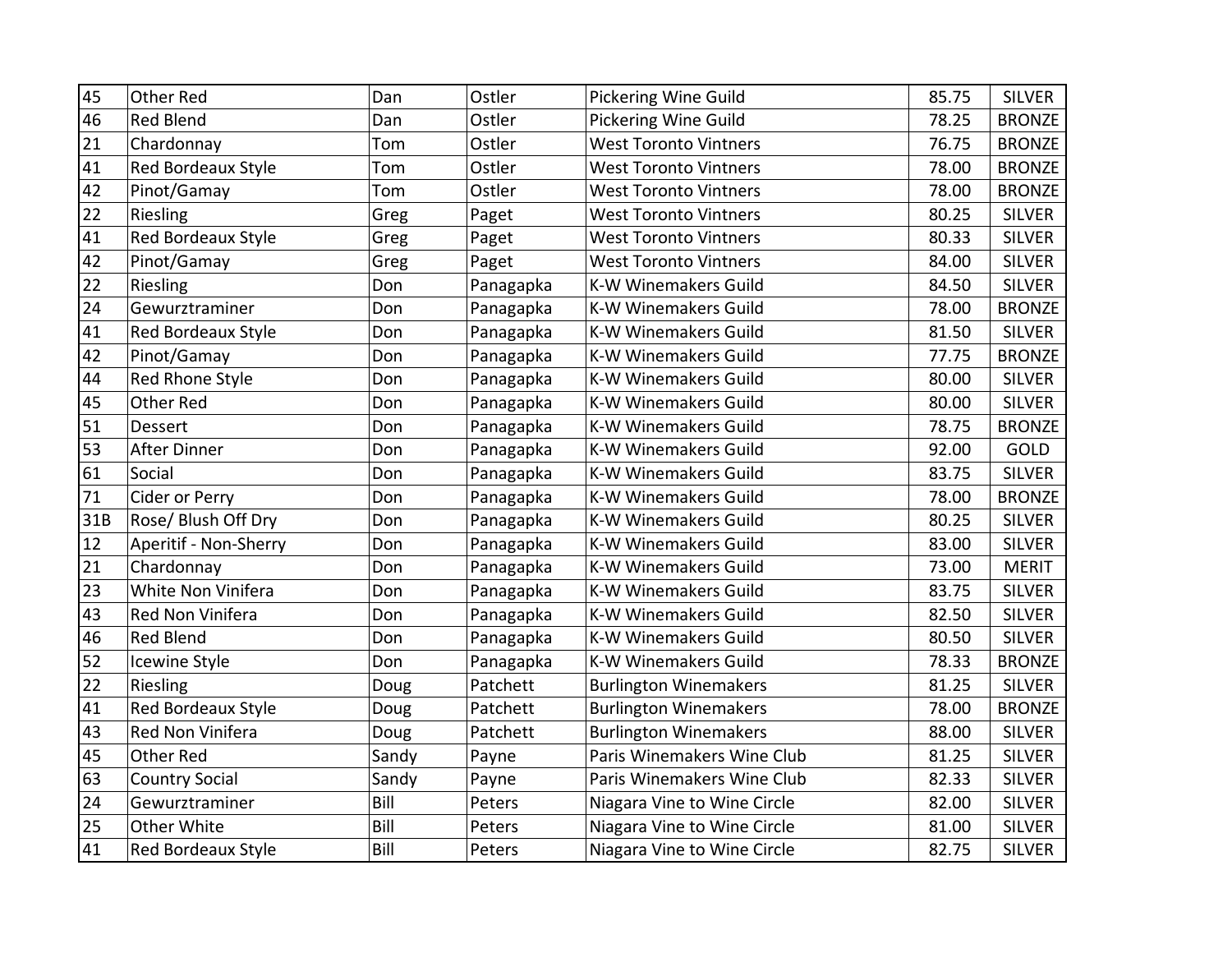| 45              | <b>Other Red</b>             | Bill        | Peters      | Niagara Vine to Wine Circle       | 76.00 | <b>BRONZE</b> |
|-----------------|------------------------------|-------------|-------------|-----------------------------------|-------|---------------|
| 53              | <b>After Dinner</b>          | Bill        | Peters      | Niagara Vine to Wine Circle       | 91.25 | GOLD          |
| 63              | <b>Country Social</b>        | Bill        | Peters      | Niagara Vine to Wine Circle       | 90.67 | GOLD          |
| 21              | Chardonnay                   | John        | Peters      | <b>West Toronto Vintners</b>      | 77.25 | <b>BRONZE</b> |
| 41              | Red Bordeaux Style           | John        | Peters      | <b>West Toronto Vintners</b>      | 86.00 | <b>SILVER</b> |
| 42              | Pinot/Gamay                  | John        | Peters      | <b>West Toronto Vintners</b>      | 86.50 | <b>SILVER</b> |
| 25              | Other White                  | Michael     | Petric      | <b>Brampton Winemakers</b>        | 73.75 | <b>MERIT</b>  |
| 41              | Red Bordeaux Style           | Michael     | Petric      | <b>Brampton Winemakers</b>        | 74.50 | <b>BRONZE</b> |
| 26              | White Blend                  | <b>Nick</b> | Petruzzella | Wentworth West Zymologists        | 76.67 | <b>BRONZE</b> |
| 41              | Red Bordeaux Style           | <b>Nick</b> | Petruzzella | Wentworth West Zymologists        | 81.25 | <b>SILVER</b> |
| 45              | <b>Other Red</b>             | <b>Nick</b> | Petruzzella | Wentworth West Zymologists        | 87.33 | <b>SILVER</b> |
| 41              | Red Bordeaux Style           | George      | Pikor       | <b>Bytown Vintners</b>            | 90.50 | GOLD          |
| 45              | <b>Other Red</b>             | George      | Pikor       | <b>Bytown Vintners</b>            | 80.67 | <b>SILVER</b> |
| 21              | Chardonnay                   | George      | Pikor       | <b>Bytown Vintners</b>            | 74.00 | <b>MERIT</b>  |
| 11              | Aperitif - Dry to Med Sherry | Patti       | Polfuss     | The Corkscrew Society             | 77.00 | <b>BRONZE</b> |
| 26              | White Blend                  | Patti       | Polfuss     | The Corkscrew Society             | 82.25 | <b>SILVER</b> |
| 41              | Red Bordeaux Style           | Patti       | Polfuss     | The Corkscrew Society             | 87.67 | <b>SILVER</b> |
| 44              | Red Rhone Style              | Patti       | Polfuss     | The Corkscrew Society             | 83.00 | <b>SILVER</b> |
| 45              | <b>Other Red</b>             | Patti       | Polfuss     | The Corkscrew Society             | 85.50 | <b>SILVER</b> |
| 51              | Dessert                      | Patti       | Polfuss     | The Corkscrew Society             | 87.33 | <b>SILVER</b> |
| 63              | <b>Country Social</b>        | Patti       | Polfuss     | The Corkscrew Society             | 90.00 | GOLD          |
| $71\,$          | Cider or Perry               | Patti       | Polfuss     | The Corkscrew Society             | 73.00 | <b>MERIT</b>  |
| 31 <sub>b</sub> | Rose/ Blush Off Dry          | Patti       | Polfuss     | The Corkscrew Society             | 81.50 | <b>SILVER</b> |
| 64              | Sparkling Wine               | Dave        | Powell      | Winemasters                       | 81.25 | <b>SILVER</b> |
| 11              | Aperitif - Dry to Med Sherry | Mervin      | Quast       | <b>Capital Amateur Winemakers</b> | 94.25 | GOLD          |
| 22              | Riesling                     | Mervin      | Quast       | <b>Capital Amateur Winemakers</b> | 83.00 | <b>SILVER</b> |
| 25              | Other White                  | Mervin      | Quast       | <b>Capital Amateur Winemakers</b> | 81.25 | <b>SILVER</b> |
| 53              | <b>After Dinner</b>          | Mervin      | Quast       | <b>Capital Amateur Winemakers</b> | 94.25 | GOLD          |
| 64              | Sparkling Wine               | Mervin      | Quast       | <b>Capital Amateur Winemakers</b> | 93.00 | GOLD          |
| 71              | Cider or Perry               | Mervin      | Quast       | <b>Capital Amateur Winemakers</b> | 85.00 | <b>SILVER</b> |
| 81              | Light Lager & Hybrid Beers   | Mervin      | Quast       | <b>Capital Amateur Winemakers</b> |       | <b>SILVER</b> |
| 82              | <b>Hop-Focused Beers</b>     | Mervin      | Quast       | <b>Capital Amateur Winemakers</b> |       | <b>SILVER</b> |
| 83              | <b>Malt-Focused Beers</b>    | Mervin      | Quast       | <b>Capital Amateur Winemakers</b> |       | <b>BRONZE</b> |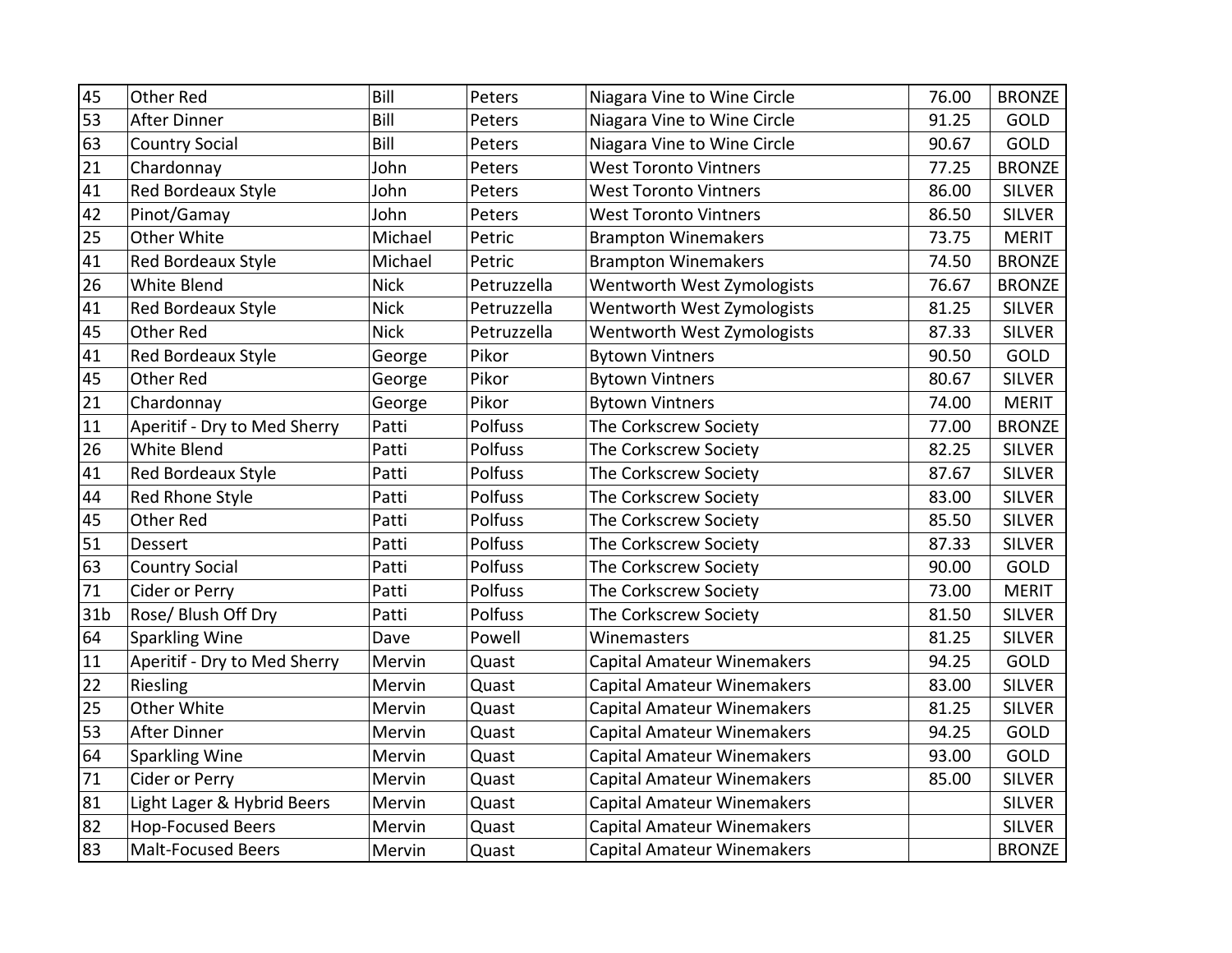| 84  | Roasted & Smoked Beers     | Mervin       | Quast      | <b>Capital Amateur Winemakers</b> |       | GOLD          |
|-----|----------------------------|--------------|------------|-----------------------------------|-------|---------------|
| 85  | Belgian & Wheat Beers      | Mervin       | Quast      | <b>Capital Amateur Winemakers</b> |       | <b>BRONZE</b> |
| 31B | <b>Rose/ Blush Off Dry</b> | Mervin       | Quast      | <b>Capital Amateur Winemakers</b> | 82.33 | <b>SILVER</b> |
| 41  | Red Bordeaux Style         | <b>Steve</b> | Quast      | <b>Capital Amateur Winemakers</b> | 74.75 | <b>BRONZE</b> |
| 46  | <b>Red Blend</b>           | <b>Steve</b> | Quast      | <b>Capital Amateur Winemakers</b> | 69.25 |               |
| 53  | After Dinner               | <b>Steve</b> | Quast      | <b>Capital Amateur Winemakers</b> | 79.00 | <b>BRONZE</b> |
| 81  | Light Lager & Hybrid Beers | Steven       | Quast      | <b>Capital Amateur Winemakers</b> |       | <b>SILVER</b> |
| 84  | Roasted & Smoked Beers     | Steven       | Quast      | <b>Capital Amateur Winemakers</b> |       | GOLD          |
| 85  | Belgian & Wheat Beers      | Steven       | Quast      | <b>Capital Amateur Winemakers</b> |       | <b>BRONZE</b> |
| 45  | <b>Other Red</b>           | Tim          | Rea        | <b>Grey T Fermenters</b>          | 83.33 | <b>SILVER</b> |
| 41  | Red Bordeaux Style         | Carlos       | Recalde    | <b>Pickering Wine Guild</b>       | 85.75 | <b>SILVER</b> |
| 23  | White Non Vinifera         | Rick         | Reycraft   | <b>Burlington Winemakers</b>      | 78.75 | <b>BRONZE</b> |
| 43  | <b>Red Non Vinifera</b>    | Rick         | Reycraft   | <b>Burlington Winemakers</b>      | 78.50 | <b>BRONZE</b> |
| 44  | Red Rhone Style            | <b>Rick</b>  | Reycraft   | <b>Burlington Winemakers</b>      | 82.50 | <b>SILVER</b> |
| 44  | Red Rhone Style            | <b>Bert</b>  | Richards   | <b>Other Hamilton Wine Club</b>   | 91.00 | GOLD          |
| 53  | After Dinner               | <b>Bert</b>  | Richards   | <b>Other Hamilton Wine Club</b>   | 76.00 | <b>BRONZE</b> |
| 63  | <b>Country Social</b>      | <b>Bert</b>  | Richards   | <b>Other Hamilton Wine Club</b>   | 91.33 | GOLD          |
| 26  | White Blend                | <b>Bert</b>  | Richards   | <b>Other Hamilton Wine Club</b>   | 73.25 | <b>MERIT</b>  |
| 42  | Pinot/Gamay                | John         | Romaniuk   | <b>Aurora Wine Circle</b>         | 76.50 | <b>BRONZE</b> |
| 46  | <b>Red Blend</b>           | John         | Romaniuk   | Aurora Wine Circle                | 87.67 | <b>SILVER</b> |
| 31B | Rose/ Blush Off Dry        | John         | Romaniuk   | <b>Aurora Wine Circle</b>         | 86.67 | <b>SILVER</b> |
| 22  | Riesling                   | Max          | Rutherford | Press Agents Wine Club            | 80.75 | <b>SILVER</b> |
| 25  | Other White                | Max          | Rutherford | Press Agents Wine Club            | 85.25 | <b>SILVER</b> |
| 21  | Chardonnay                 | Jarmo        | Saari      | Growwine                          | 68.25 |               |
| 43  | <b>Red Non Vinifera</b>    | Jarmo        | Saari      | Growwine                          | 81.75 | <b>SILVER</b> |
| 53  | After Dinner               | Jarmo        | Saari      | Growwine                          | 81.25 | <b>SILVER</b> |
| 63  | <b>Country Social</b>      | Jarmo        | Saari      | Growwine                          | 73.25 | <b>MERIT</b>  |
| 46  | <b>Red Blend</b>           | Tony         | Saddy      | London Wine Pros                  | 84.00 | <b>SILVER</b> |
| 25  | Other White                | Jean-Pierre  | Schoch     | The Corkscrew Society             | 84.75 | <b>SILVER</b> |
| 22  | Riesling                   | Ray          | Shier      | <b>Georgetown Vintners</b>        | 90.25 | GOLD          |
| 23  | White Non Vinifera         | Ray          | Shier      | Georgetown Vintners               | 77.00 | <b>BRONZE</b> |
| 24  | Gewurztraminer             | Ray          | Shier      | Georgetown Vintners               | 79.25 | <b>BRONZE</b> |
| 41  | Red Bordeaux Style         | Ray          | Shier      | <b>Georgetown Vintners</b>        | 78.25 | <b>BRONZE</b> |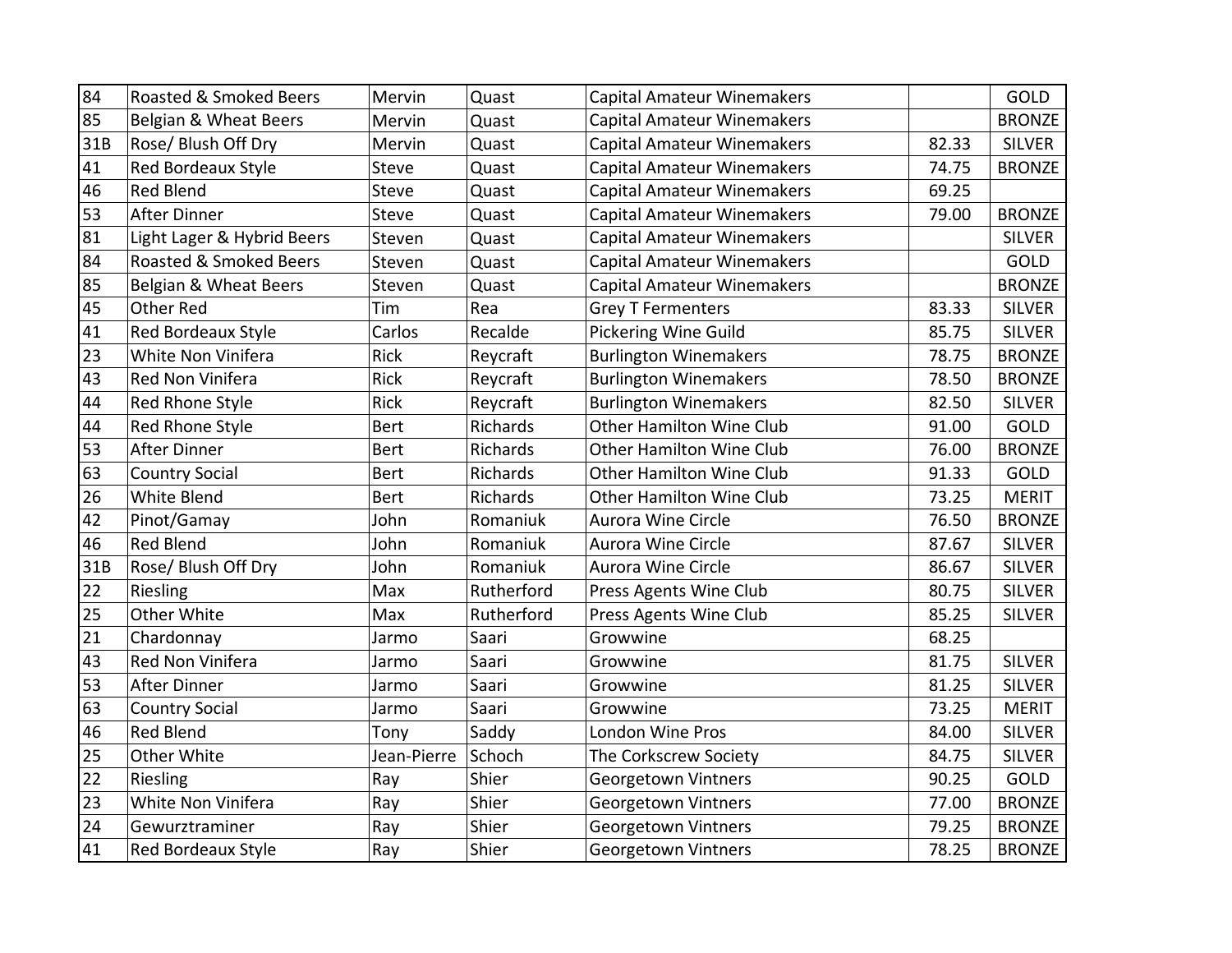| 43  | Red Non Vinifera           | Ray          | Shier         | <b>Georgetown Vintners</b>           | 81.75 | <b>SILVER</b> |
|-----|----------------------------|--------------|---------------|--------------------------------------|-------|---------------|
| 44  | Red Rhone Style            | Ray          | Shier         | <b>Georgetown Vintners</b>           | 76.33 | <b>BRONZE</b> |
| 46  | <b>Red Blend</b>           | Ray          | Shier         | <b>Georgetown Vintners</b>           | 84.50 | <b>SILVER</b> |
| 41  | Red Bordeaux Style         | lan          | Short         | <b>Humber Valley Vintners</b>        | 75.33 | <b>BRONZE</b> |
| 81  | Light Lager & Hybrid Beers | lan          | Short         | <b>Humber Valley Vintners</b>        |       | <b>BRONZE</b> |
| 82  | <b>Hop-Focused Beers</b>   | lan          | Short         | <b>Humber Valley Vintners</b>        |       | <b>BRONZE</b> |
| 83  | <b>Malt-Focused Beers</b>  | lan          | Short         | <b>Humber Valley Vintners</b>        |       | <b>BRONZE</b> |
| 84  | Roasted & Smoked Beers     | lan          | Short         | <b>Humber Valley Vintners</b>        |       | <b>SILVER</b> |
| 84  | Roasted & Smoked Beers     | Greg         | Simpson       | <b>Central Toronto Wine Guild</b>    |       | GOLD          |
| 21  | Chardonnay                 | <b>Steve</b> | Skelly        | <b>Scarborough Wine Makers</b>       | 82.50 | <b>SILVER</b> |
| 22  | Riesling                   | Steve        | Skelly        | <b>Scarborough Wine Makers</b>       | 89.50 | GOLD          |
| 23  | White Non Vinifera         | <b>Steve</b> | Skelly        | <b>Scarborough Wine Makers</b>       | 83.75 | <b>SILVER</b> |
| 24  | Gewurztraminer             | <b>Steve</b> | Skelly        | <b>Scarborough Wine Makers</b>       | 78.00 | <b>BRONZE</b> |
| 25  | Other White                | <b>Steve</b> | Skelly        | <b>Scarborough Wine Makers</b>       | 84.75 | <b>SILVER</b> |
| 26  | White Blend                | <b>Steve</b> | Skelly        | <b>Scarborough Wine Makers</b>       | 82.67 | <b>SILVER</b> |
| 41  | Red Bordeaux Style         | <b>Steve</b> | <b>Skelly</b> | <b>Scarborough Wine Makers</b>       | 81.50 | <b>SILVER</b> |
| 44  | Red Rhone Style            | <b>Steve</b> | <b>Skelly</b> | <b>Scarborough Wine Makers</b>       | 80.25 | <b>SILVER</b> |
| 46  | <b>Red Blend</b>           | Steve        | Skelly        | <b>Scarborough Wine Makers</b>       | 82.50 | <b>SILVER</b> |
| 51  | Dessert                    | Steve        | <b>Skelly</b> | <b>Scarborough Wine Makers</b>       | 85.00 | <b>SILVER</b> |
| 53  | <b>After Dinner</b>        | Steve        | Skelly        | <b>Scarborough Wine Makers</b>       | 88.00 | <b>SILVER</b> |
| 61  | Social                     | <b>Steve</b> | Skelly        | <b>Scarborough Wine Makers</b>       | 85.67 | <b>SILVER</b> |
| 62  | <b>Country Table</b>       | <b>Steve</b> | Skelly        | <b>Scarborough Wine Makers</b>       | 77.25 | <b>BRONZE</b> |
| 63  | <b>Country Social</b>      | <b>Steve</b> | Skelly        | <b>Scarborough Wine Makers</b>       | 90.00 | GOLD          |
| 31A | Rose/ Blush Dry            | <b>Steve</b> | <b>Skelly</b> | Scarborough Wine Makers              | 81.75 | <b>SILVER</b> |
| 25  | Other White                | Doug         | Sloane        | Prince Edward County Wine Club       | 75.50 | <b>BRONZE</b> |
| 26  | White Blend                | Doug         | Sloane        | Prince Edward County Wine Club       | 80.00 | <b>SILVER</b> |
| 44  | Red Rhone Style            | Doug         | Sloane        | Prince Edward County Wine Club       | 82.00 | <b>SILVER</b> |
| 45  | <b>Other Red</b>           | Doug         | Sloane        | Prince Edward County Wine Club       | 80.75 | <b>SILVER</b> |
| 46  | <b>Red Blend</b>           | Doug         | Sloane        | Prince Edward County Wine Club       | 76.50 | <b>BRONZE</b> |
| 53  | <b>After Dinner</b>        | Doug         | Sloane        | Prince Edward County Wine Club       | 80.00 | <b>SILVER</b> |
| 62  | <b>Country Table</b>       | Doug         | Sloane        | Prince Edward County Wine Club       | 81.25 | <b>SILVER</b> |
| 25  | Other White                | <b>Bruce</b> | Smith         | Niagara-on-the-Lake Amateur Vintners | 73.25 | <b>MERIT</b>  |
| 26  | White Blend                | <b>Bruce</b> | Smith         | Niagara-on-the-Lake Amateur Vintners | 80.50 | <b>SILVER</b> |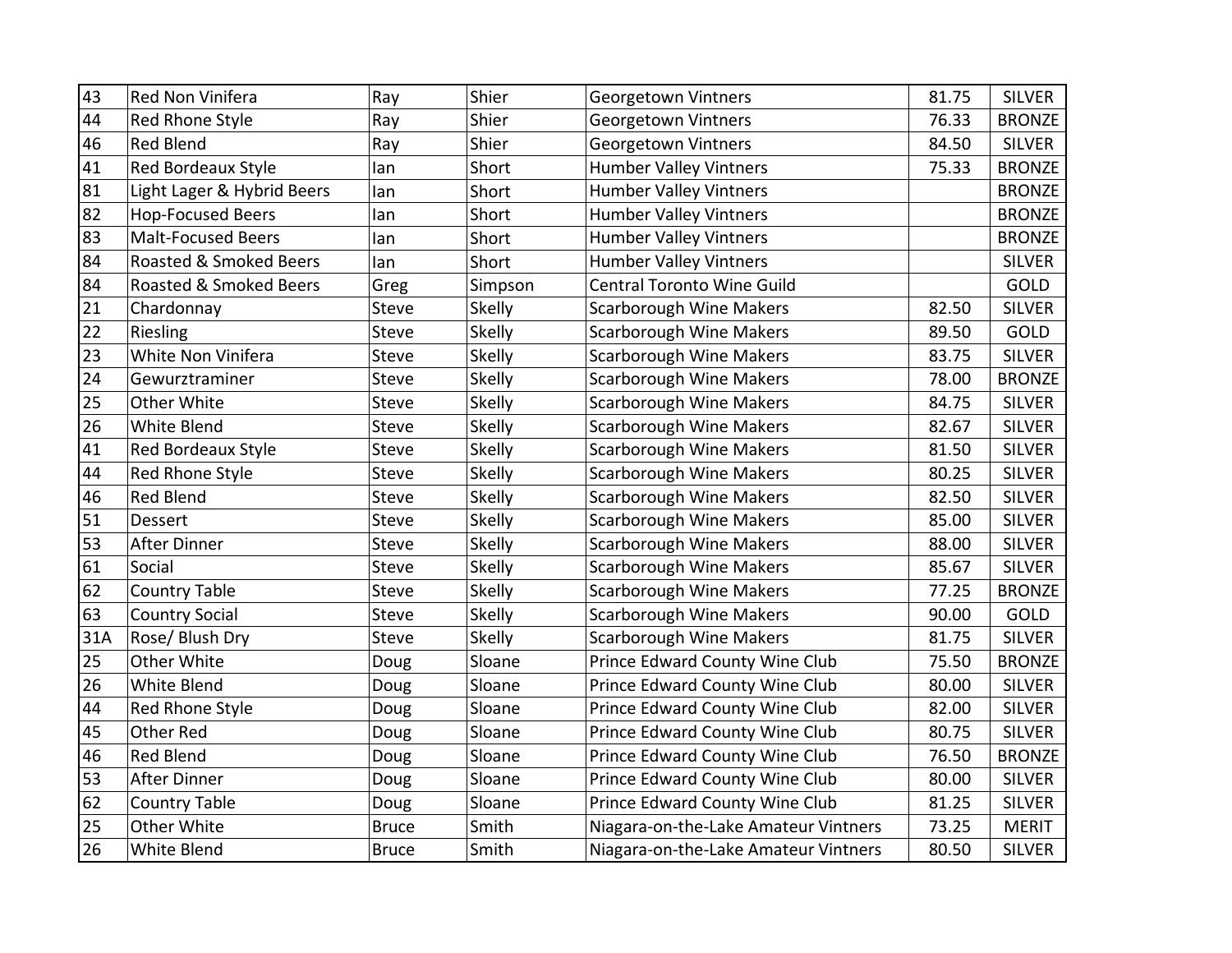| 41  | <b>Red Bordeaux Style</b> | <b>Bruce</b> | Smith     | Niagara-on-the-Lake Amateur Vintners | 75.25 | <b>BRONZE</b> |
|-----|---------------------------|--------------|-----------|--------------------------------------|-------|---------------|
|     |                           |              |           |                                      |       |               |
| 21  | Chardonnay                | Ken          | Snider    | <b>Burlington Winemakers</b>         | 84.25 | <b>SILVER</b> |
| 22  | Riesling                  | Ken          | Snider    | <b>Burlington Winemakers</b>         | 81.00 | <b>SILVER</b> |
| 25  | Other White               | Ken          | Snider    | <b>Burlington Winemakers</b>         | 84.75 | <b>SILVER</b> |
| 26  | White Blend               | Ken          | Snider    | <b>Burlington Winemakers</b>         | 75.25 | <b>BRONZE</b> |
| 24  | Gewurztraminer            | Ken          | Snider    | <b>Burlington Winemakers</b>         | 77.00 | <b>BRONZE</b> |
| 41  | <b>Red Bordeaux Style</b> | Ken          | Snider    | <b>Burlington Winemakers</b>         | 73.00 | <b>MERIT</b>  |
| 44  | Red Rhone Style           | Ken          | Snider    | <b>Burlington Winemakers</b>         | 87.00 | <b>SILVER</b> |
| 41  | Red Bordeaux Style        | Manuel       | Sousa     | Lakeview Wine Club                   | 82.75 | <b>SILVER</b> |
| 44  | Red Rhone Style           | Manuel       | Sousa     | Lakeview Wine Club                   | 68.00 |               |
| 53  | <b>After Dinner</b>       | Manuel       | Sousa     | Lakeview Wine Club                   | 84.25 | <b>SILVER</b> |
| 23  | White Non Vinifera        | Manuel       | Sousa     | Lakeview Wine Club                   | 76.50 | <b>BRONZE</b> |
| 21  | Chardonnay                | <b>Bob</b>   | Stalder   | The Corkscrew Society                | 84.50 | <b>SILVER</b> |
| 41  | Red Bordeaux Style        | Bob          | Stalder   | The Corkscrew Society                | 77.50 | <b>BRONZE</b> |
| 64  | <b>Sparkling Wine</b>     | Bob          | Stalder   | The Corkscrew Society                | 88.00 | <b>SILVER</b> |
| 23  | White Non Vinifera        | Christa      | Stehle    | <b>Brampton Winemakers</b>           | 74.25 | <b>MERIT</b>  |
| 62  | <b>Country Table</b>      | Christa      | Stehle    | <b>Brampton Winemakers</b>           | 81.00 | <b>SILVER</b> |
| 21  | Chardonnay                | Dan          | Stevenson | Niagara Vine to Wine Circle          | 71.75 | <b>MERIT</b>  |
| 23  | White Non Vinifera        | Dan          | Stevenson | Niagara Vine to Wine Circle          | 83.00 | <b>SILVER</b> |
| 24  | Gewurztraminer            | Dan          | Stevenson | Niagara Vine to Wine Circle          | 84.67 | <b>SILVER</b> |
| 25  | Other White               | Dan          | Stevenson | Niagara Vine to Wine Circle          | 76.25 | <b>BRONZE</b> |
| 26  | White Blend               | Dan          | Stevenson | Niagara Vine to Wine Circle          | 75.75 | <b>BRONZE</b> |
| 41  | Red Bordeaux Style        | Dan          | Stevenson | Niagara Vine to Wine Circle          | 84.25 | <b>SILVER</b> |
| 43  | Red Non Vinifera          | Dan          | Stevenson | Niagara Vine to Wine Circle          | 82.25 | <b>SILVER</b> |
| 44  | Red Rhone Style           | Dan          | Stevenson | Niagara Vine to Wine Circle          | 76.25 | <b>BRONZE</b> |
| 46  | <b>Red Blend</b>          | Dan          | Stevenson | Niagara Vine to Wine Circle          | 81.75 | <b>SILVER</b> |
| 52  | Icewine Style             | Dan          | Stevenson | Niagara Vine to Wine Circle          | 86.75 | <b>SILVER</b> |
| 53  | After Dinner              | Dan          | Stevenson | Niagara Vine to Wine Circle          | 87.50 | <b>SILVER</b> |
| 61  | Social                    | Dan          | Stevenson | Niagara Vine to Wine Circle          | 88.00 | <b>SILVER</b> |
| 31A | Rose/ Blush Dry           | Dan          | Stevenson | Niagara Vine to Wine Circle          | 83.33 | <b>SILVER</b> |
| 41  | Red Bordeaux Style        | Angelo       | Stillo    | <b>Brampton Winemakers</b>           | 83.75 | <b>SILVER</b> |
| 42  | Pinot/Gamay               | Angelo       | Stillo    | <b>Brampton Winemakers</b>           | 69.50 | <b>MERIT</b>  |
| 46  | Red Blend                 | Angelo       | Stillo    | <b>Brampton Winemakers</b>           | 82.00 | <b>SILVER</b> |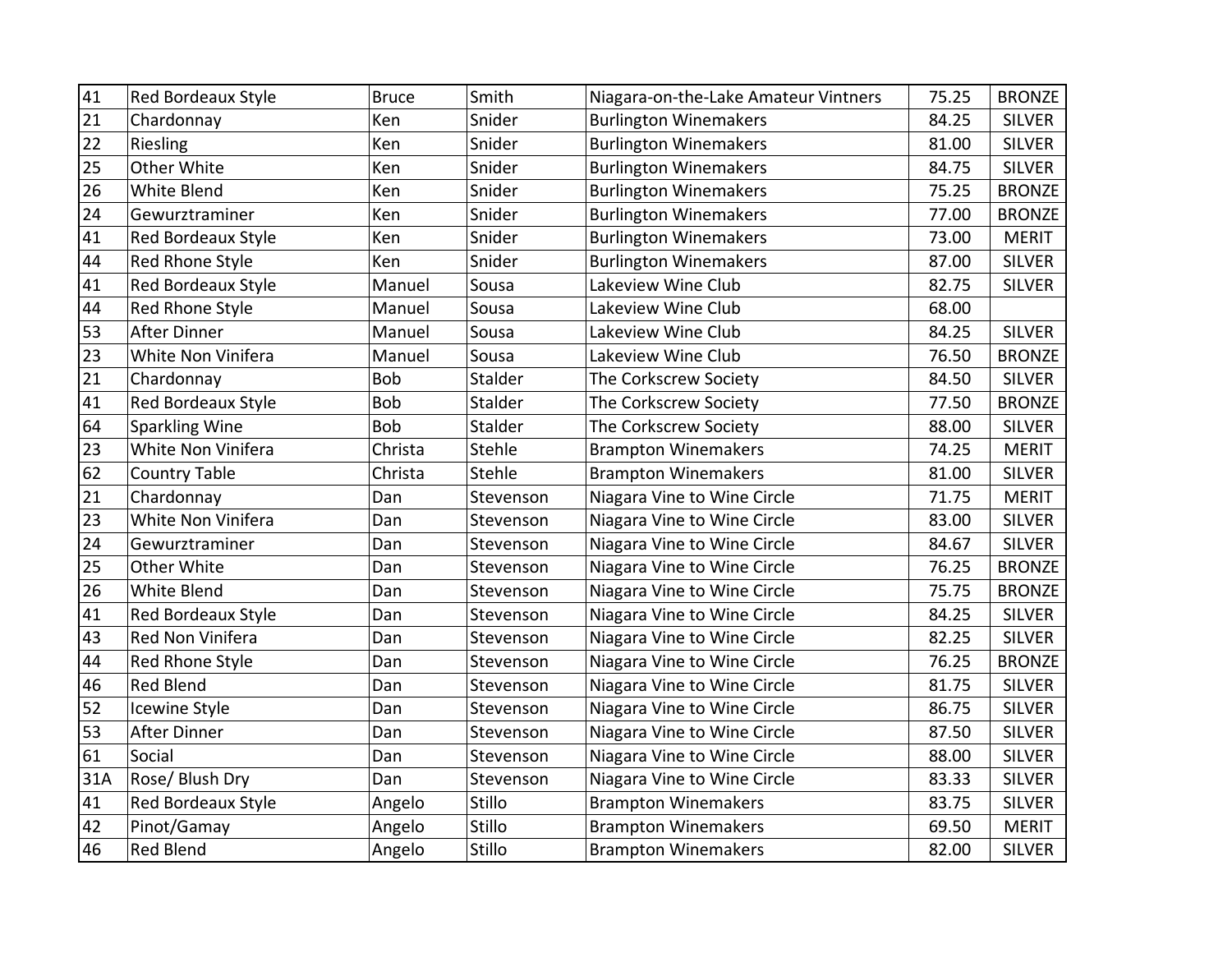| 25 | Other White                | John  | Surmachynski | Press Agents Wine Club            | 81.33 | <b>SILVER</b> |
|----|----------------------------|-------|--------------|-----------------------------------|-------|---------------|
| 41 | Red Bordeaux Style         | John  | Surmachynski | Press Agents Wine Club            | 82.00 | <b>SILVER</b> |
| 44 | Red Rhone Style            | John  | Surmachynski | Press Agents Wine Club            | 83.00 | <b>SILVER</b> |
| 22 | Riesling                   | David | Sykes        | <b>K-W Winemakers Guild</b>       | 74.75 | <b>BRONZE</b> |
| 23 | White Non Vinifera         | David | Sykes        | K-W Winemakers Guild              | 68.00 |               |
| 24 | Gewurztraminer             | David | Sykes        | <b>K-W Winemakers Guild</b>       | 75.67 | <b>BRONZE</b> |
| 41 | Red Bordeaux Style         | David | Sykes        | <b>K-W Winemakers Guild</b>       | 76.75 | <b>BRONZE</b> |
| 42 | Pinot/Gamay                | David | Sykes        | <b>K-W Winemakers Guild</b>       | 88.25 | <b>SILVER</b> |
| 43 | Red Non Vinifera           | David | Sykes        | <b>K-W Winemakers Guild</b>       | 87.25 | <b>SILVER</b> |
| 61 | Social                     | David | Sykes        | <b>K-W Winemakers Guild</b>       | 79.00 | <b>BRONZE</b> |
| 81 | Light Lager & Hybrid Beers | David | Sykes        | <b>K-W Winemakers Guild</b>       |       | <b>SILVER</b> |
| 82 | <b>Hop-Focused Beers</b>   | David | Sykes        | <b>K-W Winemakers Guild</b>       |       |               |
| 83 | <b>Malt-Focused Beers</b>  | David | Sykes        | <b>K-W Winemakers Guild</b>       |       | <b>SILVER</b> |
| 84 | Roasted & Smoked Beers     | David | Sykes        | <b>K-W Winemakers Guild</b>       |       | <b>BRONZE</b> |
| 85 | Belgian & Wheat Beers      | David | Sykes        | <b>K-W Winemakers Guild</b>       |       | <b>SILVER</b> |
| 24 | Gewurztraminer             | Len   | Sylvester    | Member at Large                   | 73.00 | <b>MERIT</b>  |
| 25 | Other White                | len   | sylvester    | Member at Large                   | 74.25 | <b>MERIT</b>  |
| 25 | Other White                | Len   | Sylvester    | Member at Large                   | 74.25 | <b>MERIT</b>  |
| 26 | White Blend                | Len   | Sylvester    | Member at Large                   | 84.00 | <b>SILVER</b> |
| 44 | Red Rhone Style            | Len   | Sylvester    | Member at Large                   | 76.50 | <b>BRONZE</b> |
| 53 | After Dinner               | Len   | Sylvester    | Member at Large                   | 79.25 | <b>BRONZE</b> |
| 21 | Chardonnay                 | Tamio | Tateno       | South Coast Winemakers Guild      | 77.00 | <b>BRONZE</b> |
| 24 | Gewurztraminer             | Tamio | Tateno       | South Coast Winemakers Guild      | 78.50 | <b>BRONZE</b> |
| 41 | Red Bordeaux Style         | Tamio | Tateno       | South Coast Winemakers Guild      | 84.25 | <b>SILVER</b> |
| 42 | Pinot/Gamay                | Tamio | Tateno       | South Coast Winemakers Guild      | 76.67 | <b>BRONZE</b> |
| 46 | <b>Red Blend</b>           | Tamio | Tateno       | South Coast Winemakers Guild      | 81.00 | <b>SILVER</b> |
| 51 | <b>Dessert</b>             | Tamio | Tateno       | South Coast Winemakers Guild      | 74.00 | <b>MERIT</b>  |
| 23 | White Non Vinifera         | Herb  | Taylor       | South Coast Winemakers Guild      | 86.75 | <b>SILVER</b> |
| 24 | Gewurztraminer             | Herb  | Taylor       | South Coast Winemakers Guild      | 75.75 | <b>BRONZE</b> |
| 25 | Other White                | Emile | Thibault     | St. Thomas Grapebusters Wine Club | 90.50 | GOLD          |
| 41 | Red Bordeaux Style         | Emile | Thibault     | St. Thomas Grapebusters Wine Club | 82.25 | <b>SILVER</b> |
| 51 | Dessert                    | Emile | Thibault     | St. Thomas Grapebusters Wine Club | 81.00 | <b>SILVER</b> |
| 53 | <b>After Dinner</b>        | Emile | Thibault     | St. Thomas Grapebusters Wine Club | 84.25 | <b>SILVER</b> |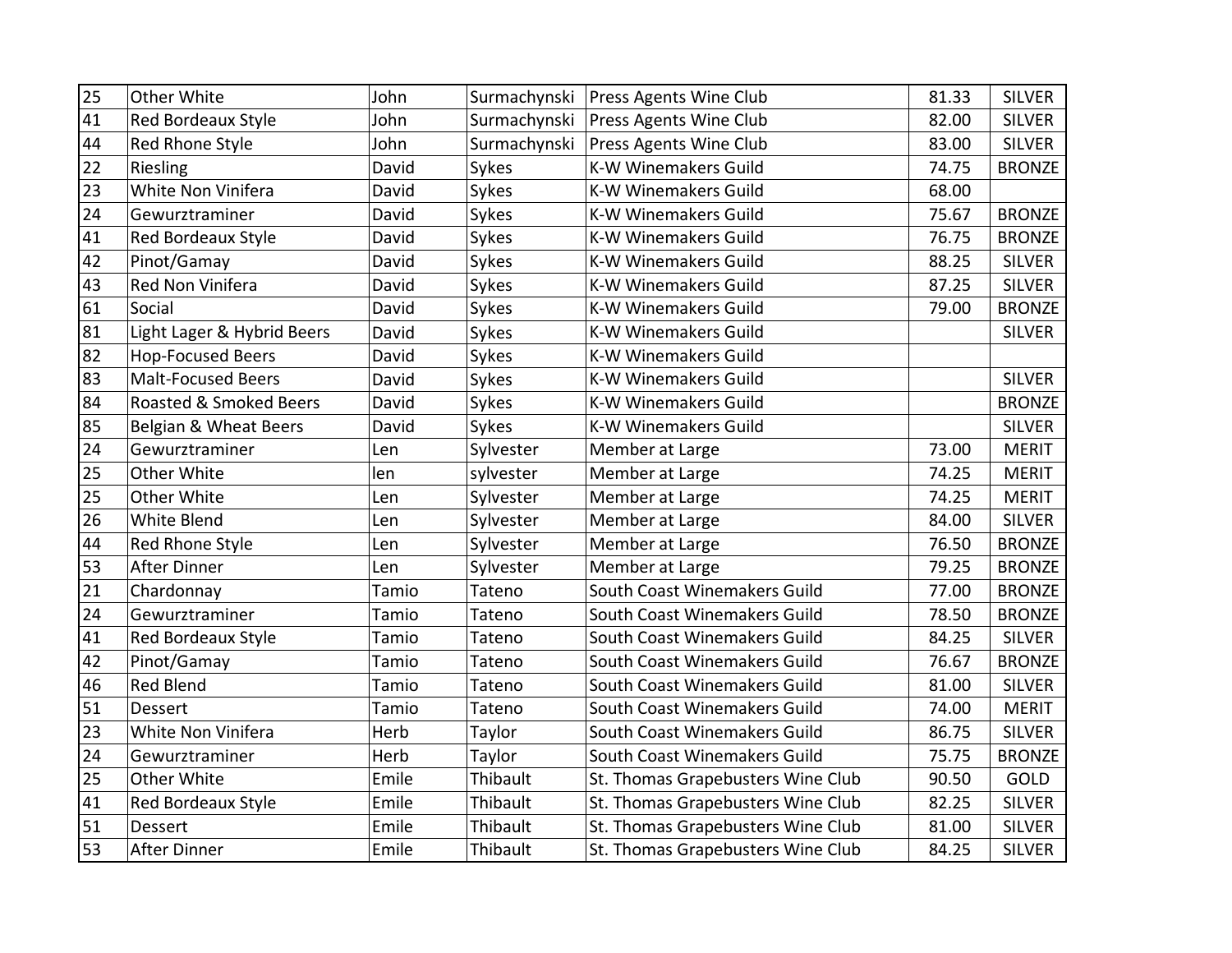| 62     | <b>Country Table</b>         | Emile  | Thibault | St. Thomas Grapebusters Wine Club | 83.25 | <b>SILVER</b> |
|--------|------------------------------|--------|----------|-----------------------------------|-------|---------------|
| 31A    | Rose/ Blush Dry              | Emile  | Thibault | St. Thomas Grapebusters Wine Club | 77.67 | <b>BRONZE</b> |
| $11\,$ | Aperitif - Dry to Med Sherry | Bill   | Thornton | St. Thomas Grapebusters Wine Club | 88.00 | <b>SILVER</b> |
| 12     | Aperitif - Non-Sherry        | Bill   | Thornton | St. Thomas Grapebusters Wine Club | 84.00 | <b>SILVER</b> |
| 21     | Chardonnay                   | Bill   | Thornton | St. Thomas Grapebusters Wine Club | 78.50 | <b>BRONZE</b> |
| 22     | Riesling                     | Bill   | Thornton | St. Thomas Grapebusters Wine Club | 84.75 | <b>SILVER</b> |
| 23     | White Non Vinifera           | Bill   | Thornton | St. Thomas Grapebusters Wine Club | 86.75 | <b>SILVER</b> |
| 24     | Gewurztraminer               | Bill   | Thornton | St. Thomas Grapebusters Wine Club | 81.67 | <b>SILVER</b> |
| 25     | Other White                  | Bill   | Thornton | St. Thomas Grapebusters Wine Club | 84.75 | <b>SILVER</b> |
| 26     | White Blend                  | Bill   | Thornton | St. Thomas Grapebusters Wine Club | 89.67 | GOLD          |
| 41     | Red Bordeaux Style           | Bill   | Thornton | St. Thomas Grapebusters Wine Club | 84.75 | <b>SILVER</b> |
| 42     | Pinot/Gamay                  | Bill   | Thornton | St. Thomas Grapebusters Wine Club | 76.50 | <b>BRONZE</b> |
| 43     | Red Non Vinifera             | Bill   | Thornton | St. Thomas Grapebusters Wine Club | 83.50 | <b>SILVER</b> |
| 44     | Red Rhone Style              | Bill   | Thornton | St. Thomas Grapebusters Wine Club | 81.00 | <b>SILVER</b> |
| 45     | <b>Other Red</b>             | Bill   | Thornton | St. Thomas Grapebusters Wine Club | 76.25 | <b>BRONZE</b> |
| 46     | <b>Red Blend</b>             | Bill   | Thornton | St. Thomas Grapebusters Wine Club | 80.00 | <b>SILVER</b> |
| 51     | Dessert                      | Bill   | Thornton | St. Thomas Grapebusters Wine Club | 90.00 | <b>GOLD</b>   |
| 52     | <b>Icewine Style</b>         | Bill   | Thornton | St. Thomas Grapebusters Wine Club | 80.67 | <b>SILVER</b> |
| 53     | <b>After Dinner</b>          | Bill   | Thornton | St. Thomas Grapebusters Wine Club | 84.75 | <b>SILVER</b> |
| 61     | Social                       | Bill   | Thornton | St. Thomas Grapebusters Wine Club | 82.33 | <b>SILVER</b> |
| 62     | <b>Country Table</b>         | Bill   | Thornton | St. Thomas Grapebusters Wine Club | 84.00 | <b>SILVER</b> |
| 63     | <b>Country Social</b>        | Bill   | Thornton | St. Thomas Grapebusters Wine Club | 85.00 | <b>SILVER</b> |
| 64     | <b>Sparkling Wine</b>        | Bill   | Thornton | St. Thomas Grapebusters Wine Club | 90.25 | GOLD          |
| 71     | Cider or Perry               | Bill   | Thornton | St. Thomas Grapebusters Wine Club | 84.00 | <b>SILVER</b> |
| 81     | Light Lager & Hybrid Beers   | Bill   | Thornton | St. Thomas Grapebusters Wine Club |       | <b>SILVER</b> |
| 82     | <b>Hop-Focused Beers</b>     | Bill   | Thornton | St. Thomas Grapebusters Wine Club |       | <b>BRONZE</b> |
| 83     | <b>Malt-Focused Beers</b>    | Bill   | Thornton | St. Thomas Grapebusters Wine Club |       | <b>BRONZE</b> |
| 84     | Roasted & Smoked Beers       | Bill   | Thornton | St. Thomas Grapebusters Wine Club |       | <b>SILVER</b> |
| 85     | Belgian & Wheat Beers        | Bill   | Thornton | St. Thomas Grapebusters Wine Club |       | <b>SILVER</b> |
| 31A    | Rose/ Blush Dry              | Bill   | Thornton | St. Thomas Grapebusters Wine Club | 90.50 | GOLD          |
| 43     | Red Non Vinifera             | Garry  | Turner   | South Coast Winemakers Guild      | 75.33 | <b>BRONZE</b> |
| 21     | Chardonnay                   | Victor | Van Beek | <b>Other Hamilton Wine Club</b>   | 77.75 | <b>BRONZE</b> |
| 25     | <b>Other White</b>           | Victor | Van Beek | <b>Other Hamilton Wine Club</b>   | 71.25 | <b>MERIT</b>  |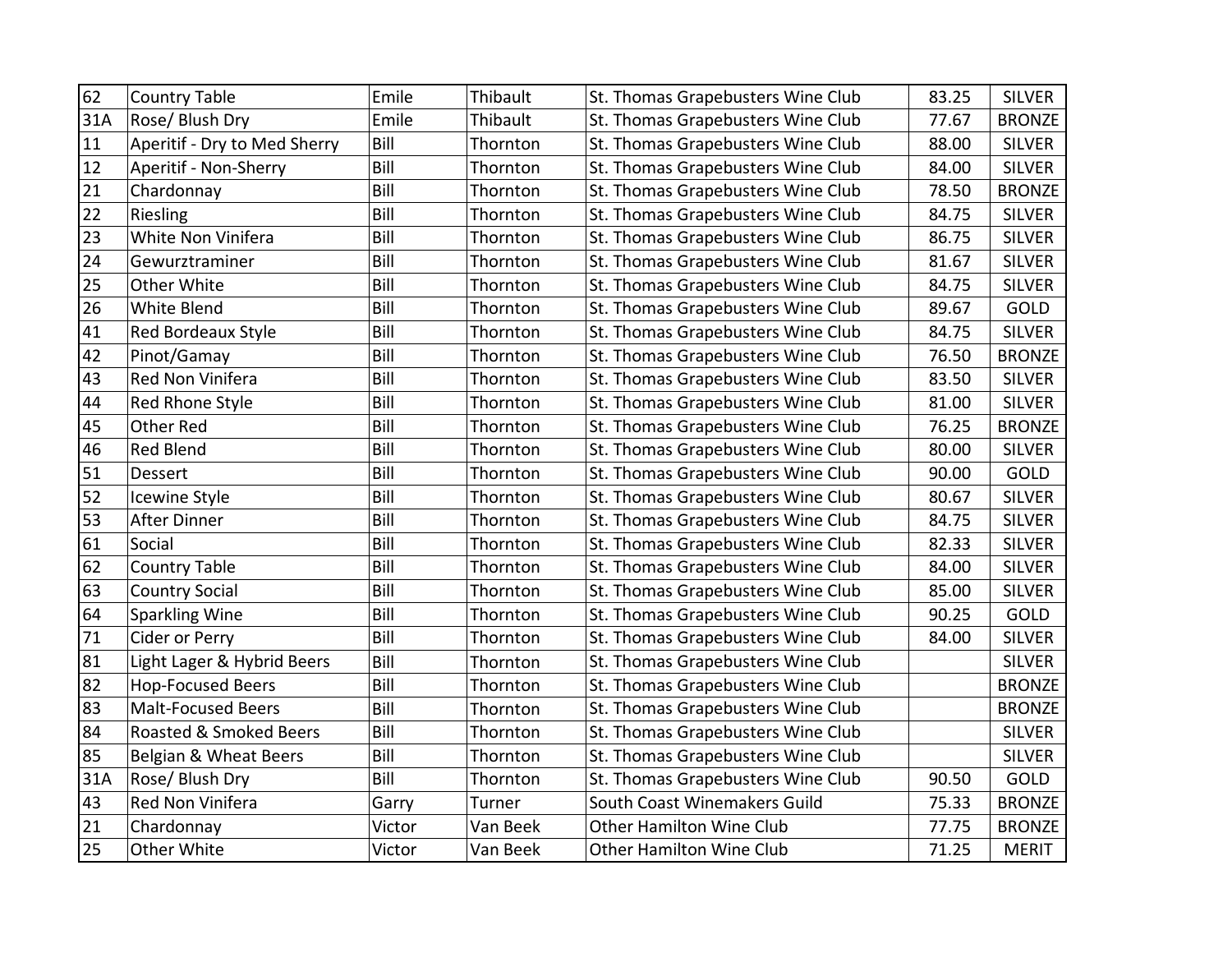| 26 | White Blend                | Victor | Van Beek   | <b>Other Hamilton Wine Club</b>      | 79.00 | <b>BRONZE</b> |
|----|----------------------------|--------|------------|--------------------------------------|-------|---------------|
| 41 | <b>Red Bordeaux Style</b>  | Victor | Van Beek   | <b>Other Hamilton Wine Club</b>      | 83.50 | <b>SILVER</b> |
| 46 | <b>Red Blend</b>           | Victor | Van Beek   | <b>Other Hamilton Wine Club</b>      | 80.00 | <b>SILVER</b> |
| 61 | Social                     | Victor | Van Beek   | <b>Other Hamilton Wine Club</b>      | 77.25 | <b>BRONZE</b> |
| 71 | Cider or Perry             | Victor | Van Beek   | <b>Other Hamilton Wine Club</b>      | 68.50 |               |
| 81 | Light Lager & Hybrid Beers | Victor | Van Beek   | <b>Other Hamilton Wine Club</b>      |       | <b>BRONZE</b> |
| 84 | Roasted & Smoked Beers     | Victor | Van Beek   | <b>Other Hamilton Wine Club</b>      |       | <b>BRONZE</b> |
| 22 | Riesling                   | John   | Vandermark | Niagara Vine to Wine Circle          | 78.67 | <b>BRONZE</b> |
| 23 | White Non Vinifera         | John   | Vandermark | Niagara Vine to Wine Circle          | 80.00 | <b>SILVER</b> |
| 41 | Red Bordeaux Style         | John   | Vandermark | Niagara Vine to Wine Circle          | 77.00 | <b>BRONZE</b> |
| 44 | Red Rhone Style            | John   | Vandermark | Niagara Vine to Wine Circle          | 76.75 | <b>BRONZE</b> |
| 51 | <b>Dessert</b>             | John   | Vandermark | Niagara Vine to Wine Circle          | 91.00 | GOLD          |
| 61 | Social                     | John   | Vandermark | Niagara Vine to Wine Circle          | 76.00 | <b>BRONZE</b> |
| 21 | Chardonnay                 | Pavel  | Varadinek  | Niagara-on-the-Lake Amateur Vintners | 74.25 | <b>MERIT</b>  |
| 51 | Dessert                    | Pavel  | Varadinek  | Niagara-on-the-Lake Amateur Vintners | 80.00 | <b>SILVER</b> |
| 21 | Chardonnay                 | Mat    | Vaughan    | <b>K-W Winemakers Guild</b>          | 82.75 | <b>SILVER</b> |
| 22 | Riesling                   | Mat    | Vaughan    | K-W Winemakers Guild                 | 78.75 | <b>BRONZE</b> |
| 23 | White Non Vinifera         | Mat    | Vaughan    | K-W Winemakers Guild                 | 73.25 | <b>MERIT</b>  |
| 24 | Gewurztraminer             | Mat    | Vaughan    | <b>K-W Winemakers Guild</b>          | 84.00 | <b>SILVER</b> |
| 25 | <b>Other White</b>         | Mat    | Vaughan    | <b>K-W Winemakers Guild</b>          | 72.00 | <b>MERIT</b>  |
| 26 | <b>White Blend</b>         | Mat    | Vaughan    | <b>K-W Winemakers Guild</b>          | 78.00 | <b>BRONZE</b> |
| 41 | Red Bordeaux Style         | Mat    | Vaughan    | <b>K-W Winemakers Guild</b>          | 81.00 | <b>SILVER</b> |
| 42 | Pinot/Gamay                | Mat    | Vaughan    | <b>K-W Winemakers Guild</b>          | 90.25 | GOLD          |
| 43 | Red Non Vinifera           | Mat    | Vaughan    | K-W Winemakers Guild                 | 85.50 | <b>SILVER</b> |
| 44 | Red Rhone Style            | Mat    | Vaughan    | K-W Winemakers Guild                 | 80.75 | <b>SILVER</b> |
| 45 | <b>Other Red</b>           | Mat    | Vaughan    | K-W Winemakers Guild                 | 86.00 | <b>SILVER</b> |
| 46 | Red Blend                  | Mat    | Vaughan    | <b>K-W Winemakers Guild</b>          | 80.00 | <b>SILVER</b> |
| 51 | Dessert                    | Mat    | Vaughan    | <b>K-W Winemakers Guild</b>          | 82.25 | <b>SILVER</b> |
| 52 | Icewine Style              | Mat    | Vaughan    | <b>K-W Winemakers Guild</b>          | 75.75 | <b>BRONZE</b> |
| 53 | After Dinner               | Mat    | Vaughan    | <b>K-W Winemakers Guild</b>          | 77.50 | <b>BRONZE</b> |
| 62 | <b>Country Table</b>       | Mat    | Vaughan    | <b>K-W Winemakers Guild</b>          | 81.75 | <b>SILVER</b> |
| 63 | <b>Country Social</b>      | Mat    | Vaughan    | K-W Winemakers Guild                 | 80.75 | <b>SILVER</b> |
| 64 | Sparkling Wine             | Mat    | Vaughan    | K-W Winemakers Guild                 | 84.75 | <b>SILVER</b> |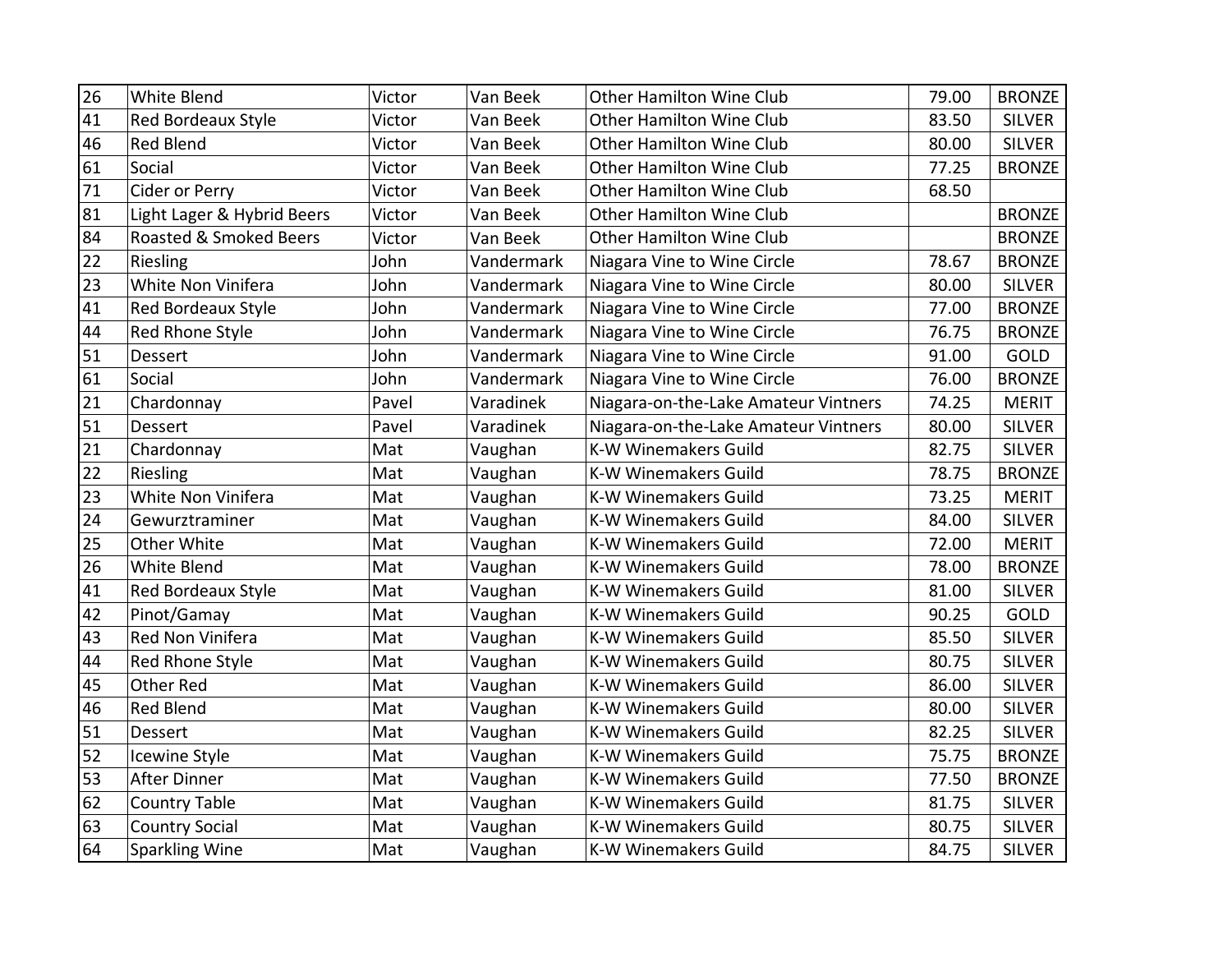| 71  | Cider or Perry               | Mat         | Vaughan | <b>K-W Winemakers Guild</b>          | 78.25 | <b>BRONZE</b> |
|-----|------------------------------|-------------|---------|--------------------------------------|-------|---------------|
| 31A | Rose/ Blush Dry              | Mat         | Vaughan | <b>K-W Winemakers Guild</b>          | 84.50 | <b>SILVER</b> |
| 11  | Aperitif - Dry to Med Sherry | Mat         | Vaughan | <b>K-W Winemakers Guild</b>          | 0.00  |               |
| 41  | Red Bordeaux Style           | Laurent     | Veron   | <b>Brampton Winemakers</b>           | 0.00  |               |
| 63  | <b>Country Social</b>        | Ken         | Vojin   | St. Thomas Grapebusters Wine Club    | 78.50 | <b>BRONZE</b> |
| 22  | Riesling                     | Rick        | Wagner  | Growwine                             | 73.50 | <b>MERIT</b>  |
| 26  | White Blend                  | <b>Rick</b> | Wagner  | Growwine                             | 77.00 | <b>BRONZE</b> |
| 41  | Red Bordeaux Style           | Rick        | Wagner  | Growwine                             | 83.75 | <b>SILVER</b> |
| 46  | <b>Red Blend</b>             | <b>Rick</b> | Wagner  | Growwine                             | 83.67 | <b>SILVER</b> |
| 24  | Gewurztraminer               | <b>Rick</b> | Wagner  | Growwine                             | 74.00 | <b>MERIT</b>  |
| 21  | Chardonnay                   | Paul        | Wallace | Prince Edward County Wine Club       | 82.25 | <b>SILVER</b> |
| 23  | White Non Vinifera           | Paul        | Wallace | Prince Edward County Wine Club       | 67.25 |               |
| 25  | Other White                  | Paul        | Wallace | Prince Edward County Wine Club       | 76.50 | <b>BRONZE</b> |
| 41  | Red Bordeaux Style           | Paul        | Wallace | Prince Edward County Wine Club       | 84.33 | <b>SILVER</b> |
| 44  | Red Rhone Style              | Paul        | Wallace | Prince Edward County Wine Club       | 85.33 | <b>SILVER</b> |
| 45  | Other Red                    | Paul        | Wallace | Prince Edward County Wine Club       | 77.00 | <b>BRONZE</b> |
| 25  | Other White                  | Marilyn     | Walters | Member at Large                      | 80.50 | <b>SILVER</b> |
| 44  | Red Rhone Style              | Marilyn     | Walters | Member at Large                      | 82.00 | <b>SILVER</b> |
| 46  | <b>Red Blend</b>             | Marilyn     | Walters | Member at Large                      | 86.33 | <b>SILVER</b> |
| 24  | Gewurztraminer               | Paul        | Ward    | Growwine                             | 69.00 |               |
| 41  | Red Bordeaux Style           | Paul        | Ward    | Growwine                             | 81.75 | <b>SILVER</b> |
| 42  | Pinot/Gamay                  | Paul        | Ward    | Growwine                             | 78.25 | <b>BRONZE</b> |
| 44  | Red Rhone Style              | Paul        | Ward    | Growwine                             | 85.25 | <b>SILVER</b> |
| 21  | Chardonnay                   | Kevin       | Watson  | Niagara-on-the-Lake Amateur Vintners | 80.00 | <b>SILVER</b> |
| 22  | Riesling                     | Kevin       | Watson  | Niagara-on-the-Lake Amateur Vintners | 75.75 | <b>BRONZE</b> |
| 26  | <b>White Blend</b>           | Kevin       | Watson  | Niagara-on-the-Lake Amateur Vintners | 76.75 | <b>BRONZE</b> |
| 41  | Red Bordeaux Style           | Kevin       | Watson  | Niagara-on-the-Lake Amateur Vintners | 83.25 | <b>SILVER</b> |
| 53  | <b>After Dinner</b>          | Kevin       | Watson  | Niagara-on-the-Lake Amateur Vintners | 68.00 |               |
| 23  | White Non Vinifera           | Jim         | Webster | St. Thomas Grapebusters Wine Club    | 74.75 | <b>BRONZE</b> |
| 26  | <b>White Blend</b>           | Jim         | Webster | St. Thomas Grapebusters Wine Club    | 77.67 | <b>BRONZE</b> |
| 53  | <b>After Dinner</b>          | Jim         | Webster | St. Thomas Grapebusters Wine Club    | 85.00 | <b>SILVER</b> |
| 62  | <b>Country Table</b>         | Jim         | Webster | St. Thomas Grapebusters Wine Club    | 72.00 | <b>MERIT</b>  |
| 31A | Rose/ Blush Dry              | Jim         | Webster | St. Thomas Grapebusters Wine Club    | 76.00 | <b>BRONZE</b> |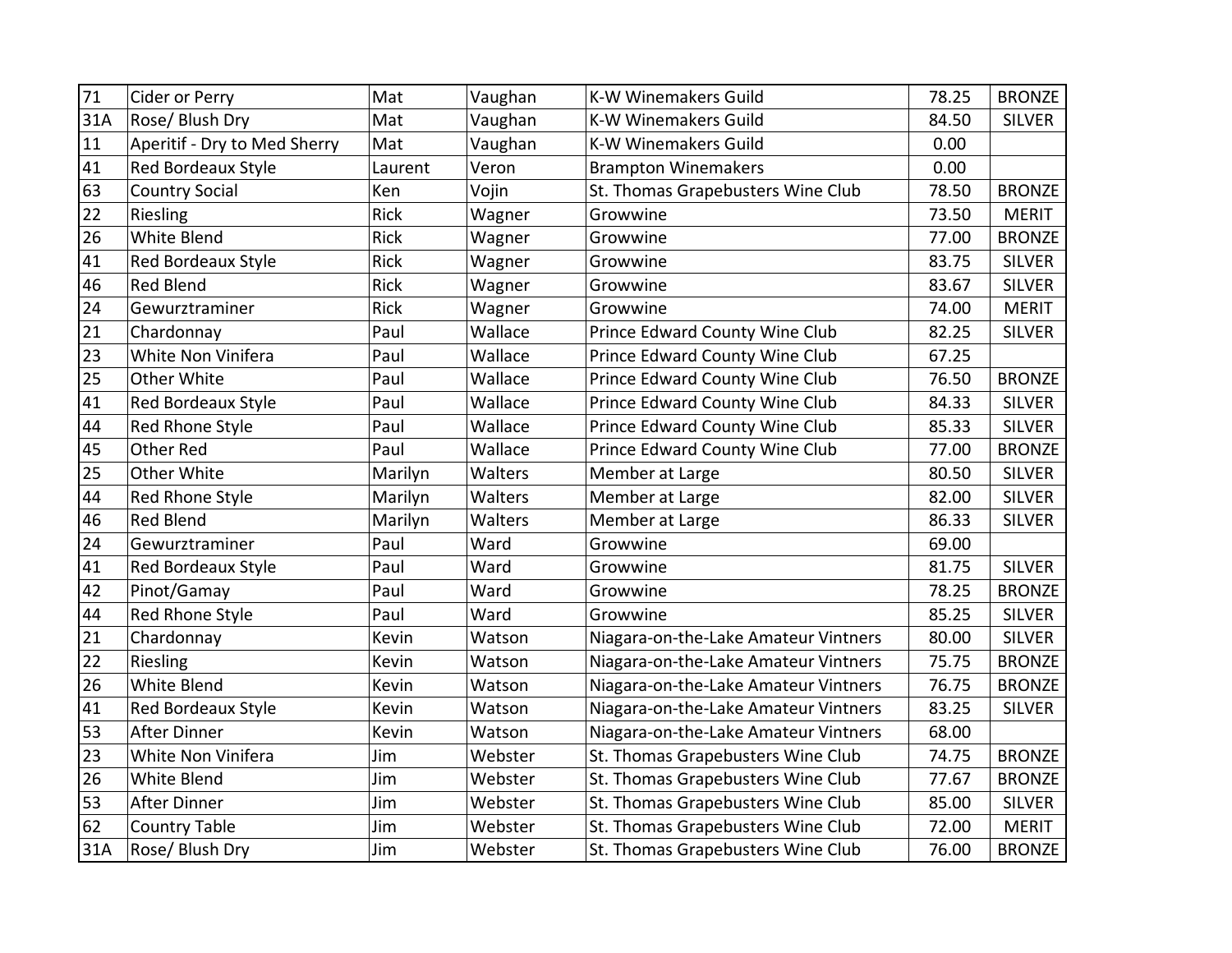| 21  | Chardonnay                | Lorne        | Weyers          | <b>Pickering Wine Guild</b>    | 75.00 | <b>BRONZE</b> |
|-----|---------------------------|--------------|-----------------|--------------------------------|-------|---------------|
| 25  | Other White               | Lorne        | Weyers          | <b>Pickering Wine Guild</b>    | 78.00 | <b>BRONZE</b> |
| 41  | Red Bordeaux Style        | Lorne        | Weyers          | <b>Pickering Wine Guild</b>    | 81.75 | <b>SILVER</b> |
| 42  | Pinot/Gamay               | Lorne        | Weyers          | <b>Pickering Wine Guild</b>    | 86.00 | <b>SILVER</b> |
| 44  | Red Rhone Style           | Lorne        | Weyers          | <b>Pickering Wine Guild</b>    | 90.33 | GOLD          |
| 45  | Other Red                 | Lorne        | Weyers          | <b>Pickering Wine Guild</b>    | 81.67 | <b>SILVER</b> |
| 46  | <b>Red Blend</b>          | Lorne        | Weyers          | <b>Pickering Wine Guild</b>    | 83.00 | <b>SILVER</b> |
| 53  | <b>After Dinner</b>       | Lorne        | Weyers          | <b>Pickering Wine Guild</b>    | 76.25 | <b>BRONZE</b> |
| 63  | <b>Country Social</b>     | Lorne        | Weyers          | <b>Pickering Wine Guild</b>    | 68.25 |               |
| 31B | Rose/ Blush Off Dry       | Lorne        | Weyers          | <b>Pickering Wine Guild</b>    | 85.50 | <b>SILVER</b> |
| 23  | White Non Vinifera        | Tim          | White           | Winemasters                    | 82.25 | <b>SILVER</b> |
| 24  | Gewurztraminer            | Tim          | White           | Winemasters                    | 78.33 | <b>BRONZE</b> |
| 25  | Other White               | Tim          | White           | Winemasters                    | 75.33 | <b>BRONZE</b> |
| 45  | <b>Other Red</b>          | Tim          | White           | Winemasters                    | 80.00 | <b>SILVER</b> |
| 51  | Dessert                   | Tim          | White           | Winemasters                    | 73.33 | <b>MERIT</b>  |
| 63  | <b>Country Social</b>     | Tim          | White           | Winemasters                    | 81.75 | <b>SILVER</b> |
| 31B | Rose/ Blush Off Dry       | Tim          | White           | Winemasters                    | 78.50 | <b>BRONZE</b> |
| 21  | Chardonnay                | Scott        | Wilkins         | Member at Large                | 71.00 | <b>MERIT</b>  |
| 22  | Riesling                  | Scott        | Wilkins         | Member at Large                | 0.00  |               |
| 26  | White Blend               | Scott        | <b>Wilkins</b>  | Member at Large                | 78.50 | <b>BRONZE</b> |
| 41  | Red Bordeaux Style        | Scott        | <b>Wilkins</b>  | Member at Large                | 69.25 |               |
| 42  | Pinot/Gamay               | Scott        | <b>Wilkins</b>  | Member at Large                | 76.00 | <b>BRONZE</b> |
| 43  | Red Non Vinifera          | Scott        | <b>Wilkins</b>  | Member at Large                | 90.00 | GOLD          |
| 31B | Rose/Blush Off Dry        | Scott        | <b>Wilkins</b>  | Member at Large                | 79.25 | <b>BRONZE</b> |
| 12  | Aperitif - Non-Sherry     | <b>Brian</b> | Williams        | Niagara Vine to Wine Circle    | 76.50 | <b>BRONZE</b> |
| 21  | Chardonnay                | <b>Brian</b> | Williams        | Niagara Vine to Wine Circle    | 81.75 | <b>SILVER</b> |
| 23  | White Non Vinifera        | <b>Brian</b> | <b>Williams</b> | Niagara Vine to Wine Circle    | 79.75 | <b>SILVER</b> |
| 41  | <b>Red Bordeaux Style</b> | <b>Brian</b> | <b>Williams</b> | Niagara Vine to Wine Circle    | 81.25 | <b>SILVER</b> |
| 42  | Pinot/Gamay               | <b>Brian</b> | Williams        | Niagara Vine to Wine Circle    | 85.00 | <b>SILVER</b> |
| 43  | Red Non Vinifera          | <b>Brian</b> | Williams        | Niagara Vine to Wine Circle    | 81.67 | <b>SILVER</b> |
| 51  | Dessert                   | <b>Brian</b> | Williams        | Niagara Vine to Wine Circle    | 82.25 | <b>SILVER</b> |
| 62  | <b>Country Table</b>      | <b>Brian</b> | Williams        | Niagara Vine to Wine Circle    | 74.00 | <b>MERIT</b>  |
| 25  | Other White               | Paul         | Williams        | <b>Scarborough Wine Makers</b> | 67.00 |               |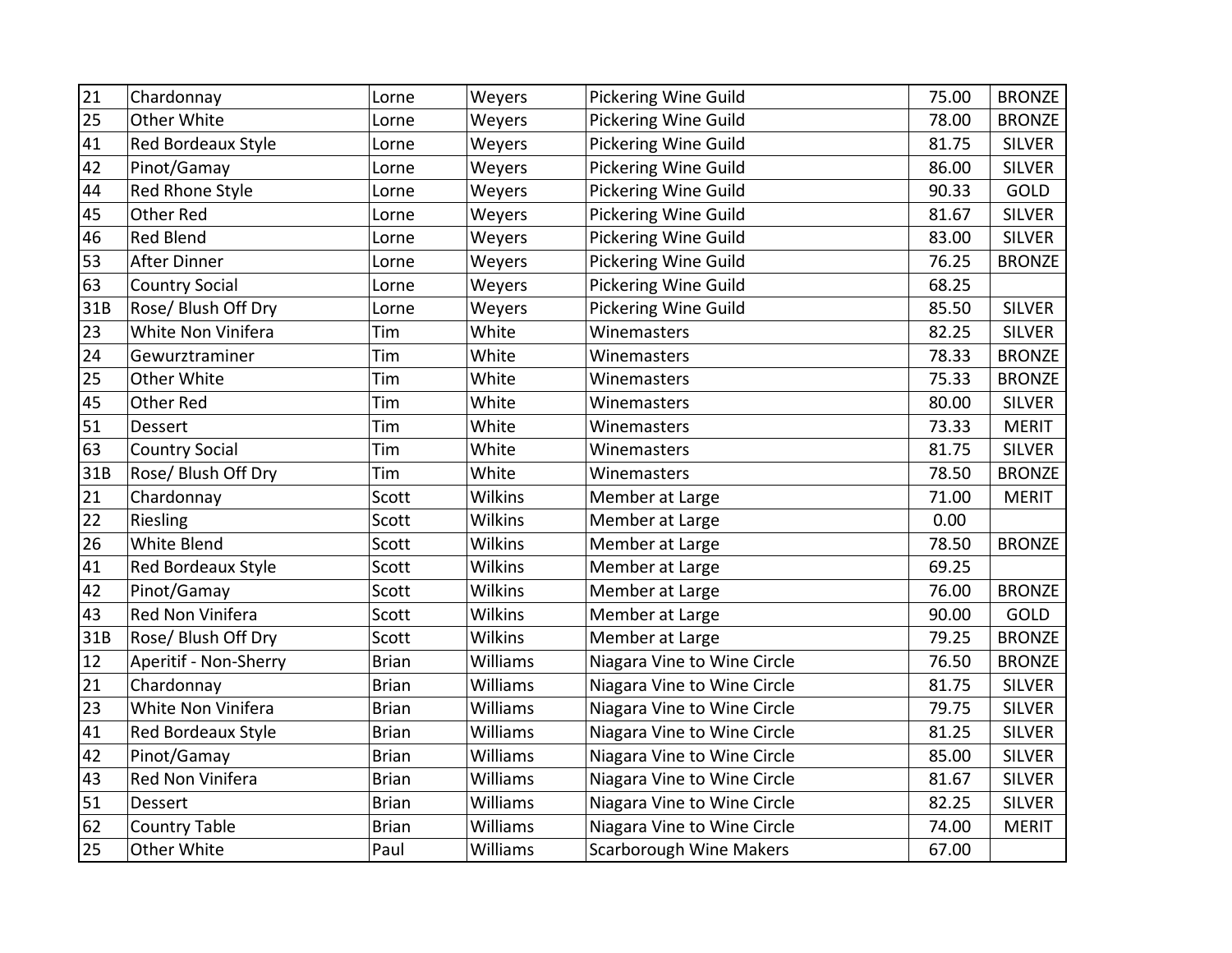| 41  | <b>Red Bordeaux Style</b>    | Paul    | Williams | <b>Scarborough Wine Makers</b>    | 0.00  |               |
|-----|------------------------------|---------|----------|-----------------------------------|-------|---------------|
| 22  | Riesling                     | Larry   | Witzel   | South Coast Winemakers Guild      | 0.00  |               |
| 41  | Red Bordeaux Style           | Larry   | Witzel   | South Coast Winemakers Guild      | 81.00 | <b>SILVER</b> |
| 63  | <b>Country Social</b>        | Jack    | Wolfe    | <b>Aurora Wine Circle</b>         | 0.00  |               |
| 41  | Red Bordeaux Style           | Lorna   | Wong     | <b>Scarborough Wine Makers</b>    | 78.75 | <b>BRONZE</b> |
| 45  | Other Red                    | Lorna   | Wong     | <b>Scarborough Wine Makers</b>    | 73.67 | <b>MERIT</b>  |
| 46  | <b>Red Blend</b>             | Lorna   | Wong     | <b>Scarborough Wine Makers</b>    | 91.25 | GOLD          |
| 63  | <b>Country Social</b>        | Lorna   | Wong     | <b>Scarborough Wine Makers</b>    | 83.50 | <b>SILVER</b> |
| 11  | Aperitif - Dry to Med Sherry | Stewart | Wood     | London Wine Pros                  | 0.00  |               |
| 21  | Chardonnay                   | Stewart | Wood     | <b>London Wine Pros</b>           | 69.33 |               |
| 22  | Riesling                     | Stewart | Wood     | London Wine Pros                  | 86.25 | <b>SILVER</b> |
| 23  | White Non Vinifera           | Stewart | Wood     | <b>London Wine Pros</b>           | 77.50 | <b>BRONZE</b> |
| 25  | Other White                  | Stewart | Wood     | London Wine Pros                  | 85.50 | <b>SILVER</b> |
| 45  | <b>Other Red</b>             | Stewart | Wood     | London Wine Pros                  | 77.67 | <b>BRONZE</b> |
| 46  | <b>Red Blend</b>             | Stewart | Wood     | <b>London Wine Pros</b>           | 79.00 | <b>BRONZE</b> |
| 53  | <b>After Dinner</b>          | Stewart | Wood     | <b>London Wine Pros</b>           | 80.75 | <b>SILVER</b> |
| 63  | <b>Country Social</b>        | Stewart | Wood     | <b>London Wine Pros</b>           | 78.00 | <b>BRONZE</b> |
| 31B | Rose/ Blush Off Dry          | Stewart | Wood     | London Wine Pros                  | 90.75 | GOLD          |
| 24  | Gewurztraminer               | Tom     | Wood     | <b>Humber Valley Vintners</b>     | 78.33 | <b>BRONZE</b> |
| 42  | Pinot/Gamay                  | Tom     | Wood     | <b>Humber Valley Vintners</b>     | 81.75 | <b>SILVER</b> |
| 21  | Chardonnay                   | Clive   | Woolner  | The Corkscrew Society             | 0.00  |               |
| 23  | White Non Vinifera           | Clive   | Woolner  | The Corkscrew Society             | 87.50 | <b>SILVER</b> |
| 26  | <b>White Blend</b>           | Clive   | Woolner  | The Corkscrew Society             | 84.75 | <b>SILVER</b> |
| 41  | Red Bordeaux Style           | Clive   | Woolner  | The Corkscrew Society             | 83.33 | <b>SILVER</b> |
| 42  | Pinot/Gamay                  | Clive   | Woolner  | The Corkscrew Society             | 88.50 | <b>SILVER</b> |
| 46  | <b>Red Blend</b>             | Clive   | Woolner  | The Corkscrew Society             | 85.25 | <b>SILVER</b> |
| 64  | <b>Sparkling Wine</b>        | Clive   | Woolner  | The Corkscrew Society             | 84.50 | <b>SILVER</b> |
| 31a | Rose/ Blush Dry              | Clive   | Woolner  | The Corkscrew Society             | 85.25 | <b>SILVER</b> |
| 45  | Other Red                    | Stan    | Wrobel   | St. Thomas Grapebusters Wine Club | 83.25 | <b>SILVER</b> |
| 61  | Social                       | Stan    | Wrobel   | St. Thomas Grapebusters Wine Club | 71.75 | <b>MERIT</b>  |
| 41  | Red Bordeaux Style           | Pete    | Young    | London Wine Pros                  | 82.50 | <b>SILVER</b> |
| 46  | <b>Red Blend</b>             | Pete    | Young    | London Wine Pros                  | 86.50 | <b>SILVER</b> |
| 22  | Riesling                     | Ivan    | Zuzek    | Niagara Vine to Wine Circle       | 77.25 | <b>BRONZE</b> |